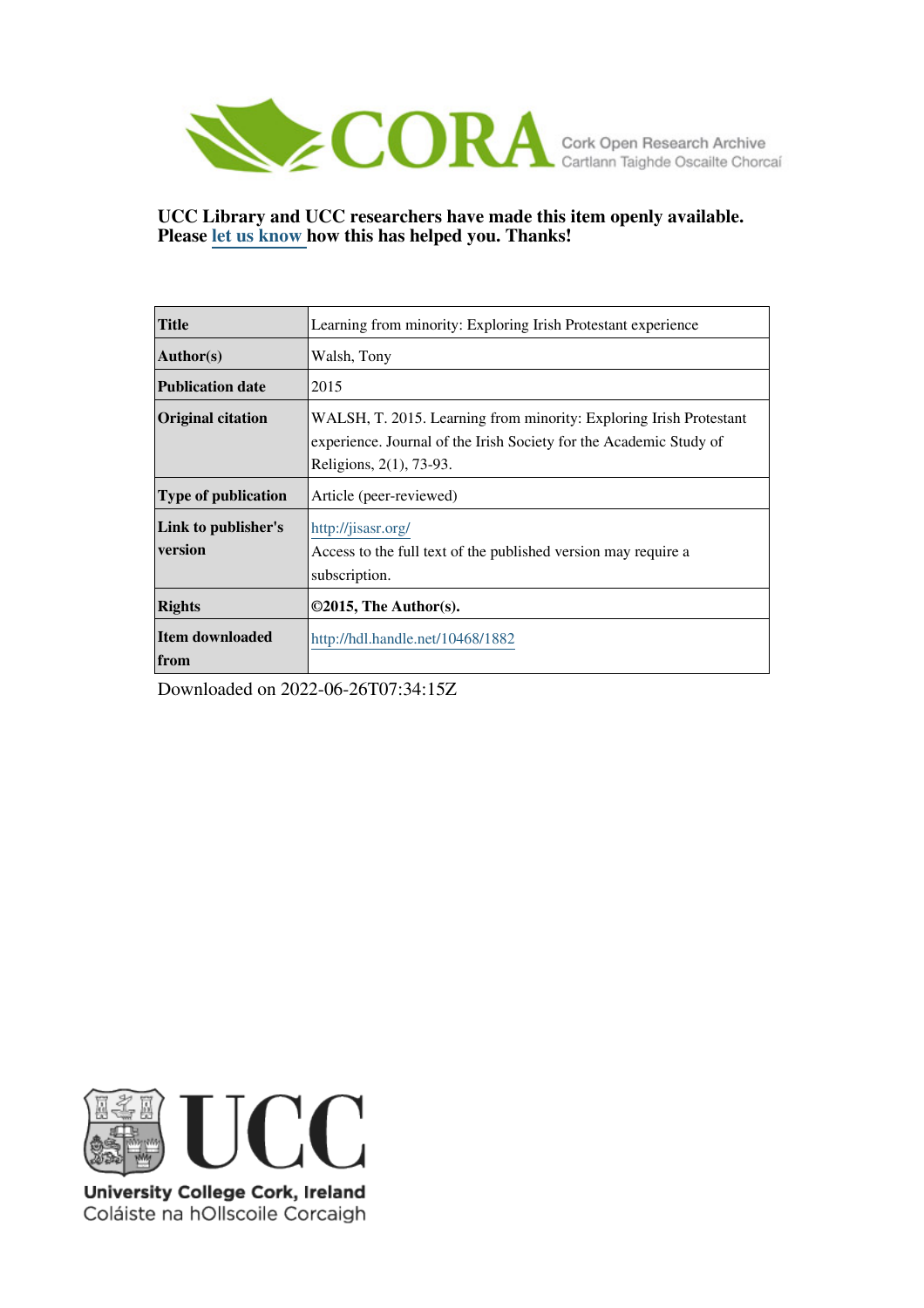Tony WALSH

# **Learning from Minority: Exploring Irish Protestant Experience**

ABSTRACT: This paper, based on a narrative research inquiry, presents and explores a number of stories relating to the experience and identity of members of the small Irish Protestant minority. Drawing on these stories it uses Foucault"s conceptualisation of power and discourse to consider community, social withdrawal, and two different but linked expressions of silence as acts of resistance. These were simultaneously utilised to preserve a culture and ethos diametrically opposed to the religious and political hegemony of the Irish Catholic state and to combat the threat of extinction. The article concludes that an exploration of Ireland"s traditional religious minority not only raises awareness concerning a specific group"s experience but extends an understanding of the issues with which minorities (in more general terms) may have to cope in order to survive.

KEYWORDS: Irish Protestant experience, narrative, power, resistance, community, silence.

Tony WALSH works at the Department of Adult and Community Education at Maynooth University, Co Kildare where he is joint co-ordinator of the Doctorate in Adult and Higher Education and co-ordinator of the MA (LMDS), a partnership programme with the Irish Defence Forces. Originally a systemicconstructivist psychotherapist he is Director of the Centre for Studies in Irish Protestantism at the University and has edited, jointly edited and contributed to a number of books on radical adult education, post-positivist research, suicide, defence issues, and multiculturalism. As well as working in Ireland he has engaged in research interests in the United Kingdom and in Palestine.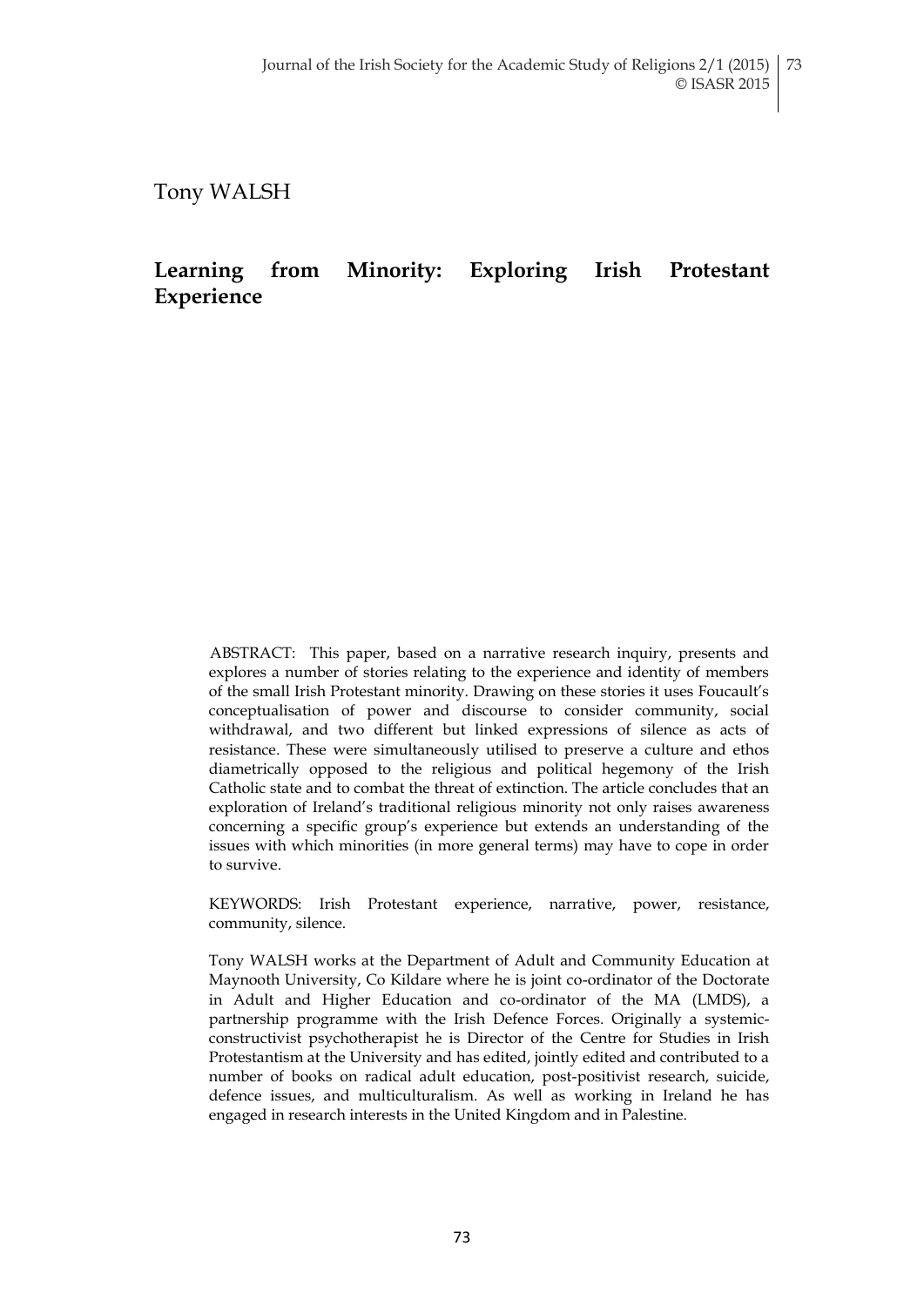## *Introduction*

 $\overline{a}$ 

In a recently published essay the Irish writer John McGahern (2009) describes the funeral of his friend, Willie Booth. As its sole remaining member, Willie"s death constitutes the extinction of the Protestant community in a particular area of rural Ireland. McGahern notes the uniformly positive remarks of Catholic neighbours following the funeral; they comment on the satisfactory nature of cross religious relationships, and on the unproblematic position of the tiny Protestant minority in what was until very recently a rigorously and overwhelmingly Catholic state. He concludes that only the now silent Willie Booth, or other members of the minority, *really* know how things are. "And," McGahern comments, "they would naturally be too courteous and careful to say." He concludes: "I feel like asking people like Willie Booth if it was really so simple to live here" (2009, 165).

An underlying theme of John McGahern"s story is the death of a particular minority in a remote neighbourhood of rural Ireland. Its own extinction is a compelling issue for any group to confront. Growing up, I was acutely conscious of the potency of this theme; Ireland"s countryside and its town and cityscapes are littered with ruined buildings which point to the demise of once vibrant Protestant communities. From the foundation of the State in 1922 numbers declined from some 11% of the population to 3%, less than 150,000 persons, in the 1990s.<sup>1</sup> From the Republic"s gaining of political independence in the early decades of the 20<sup>th</sup> Century, until quite recently, Protestantism represented the sole alternative of any numerical significance, to the Nationalist Catholic hegemony of the Irish state. These realities in themselves constituted, and even now, continue to represent formative influences on the experience of being Irish and Protestant.

Growing up as a child in the 1960s I was acutely aware of the threat of extinction for the Irish Protestant community; it was a very real preoccupation for one part of my religiously "mixed" family of origin. And I daily *felt* the rigid divisions as my family resonated to the splits between the two main constituent communities of Irish life. There was the unassailable dominance of Catholic nationalism, explicit in all the structures and narratives of society, and there was the small religious minority against which, in a strange way, this dominant group at least in part defined itself. Protestants, with their historic connection to processes

 $1$ <sup>1</sup> It may be important to point out to readers unfamiliar with Ireland that this is unlike the situation in the separate political entity of Northern Ireland, which remains part of the United Kingdom and where Protestantism continues to represent more than 50% of the population; for this and for other historic and cultural reasons the experience of the extreme minority Protestant community in the Republic is completely different to that of the majority Protestant community in Northern Ireland.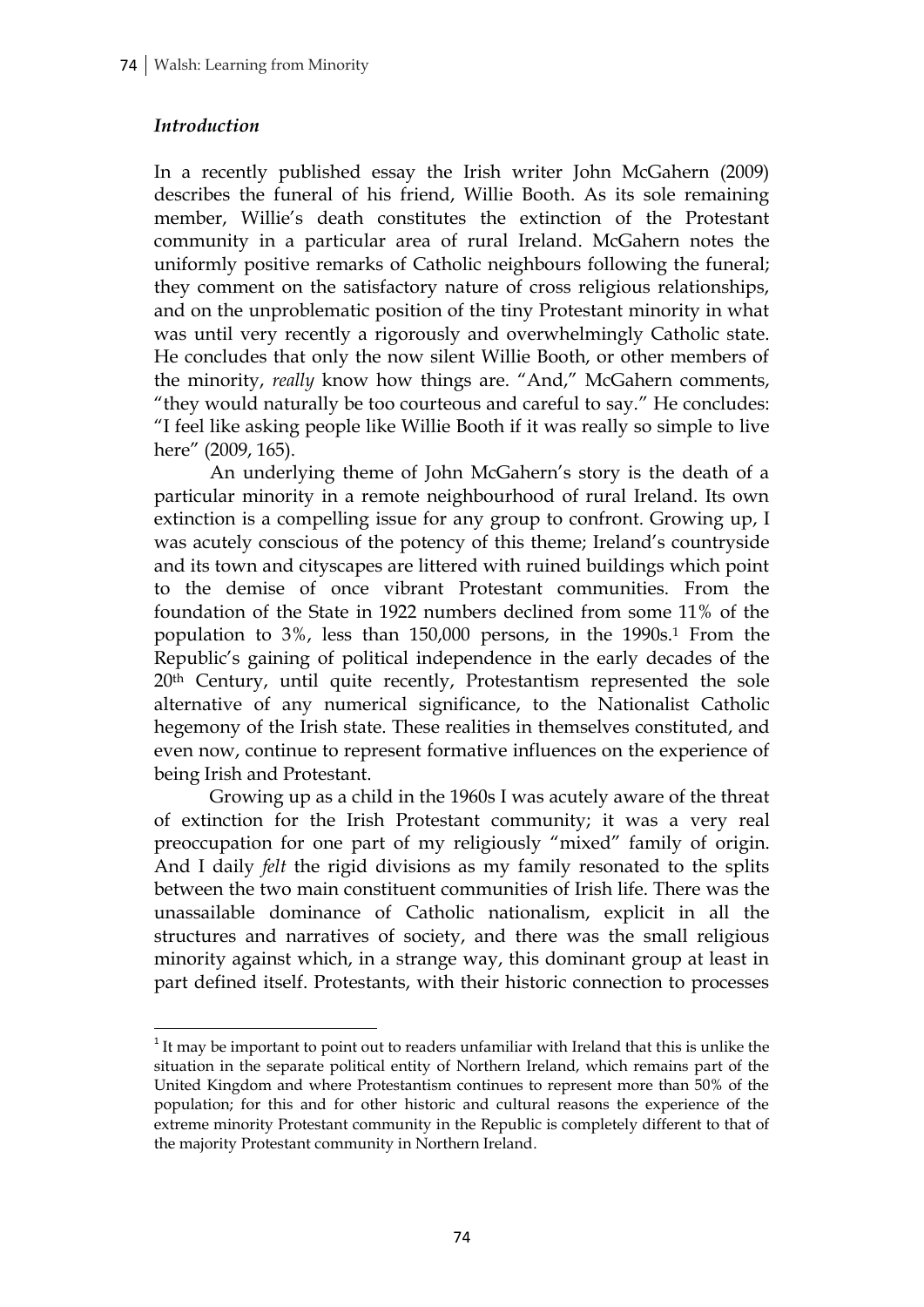of English colonisation and their alternative understandings of religion were seen as tainted, foreign and heretical. My family had uneasily bridged the gulf between both traditions for generations.

McGahern"s neighbours" assumption that life is so positive and unproblematic for the Protestant minority in Ireland is arresting - and attractive; it is one which has become part of the received wisdoms of Irish life. Growing up in the 1960s, in a context where both parents' families of origin had been religiously mixed for generations, left me with a very different impression. From a viewing point positioned *between* majority and minority tribes things seemed very complex. Such hybrid spaces, where one draws on the often competing knowledges and experiences of more than one culture, are, as Olesen (2005) suggests, rarely comfortable. They do however offer a rich and varied view of a particular phenomenon and it was the perceived dissonance between received wisdom and my own experience which ultimately resulted, many years later, in a narrative research inquiry focused on exploring aspects of Irish Protestant identity.

## *Purpose of the Article*

In this article I reflect on a small sample of the stories which emerged during the course of that research. The stories reflect on three main themes: power, resistance and silencing. The fear (or actuality) of extinction constitutes a background meta-theme weaving through these other concerns. Some of the stories are those of participants in the research, however a number of autoethnographic elements are also included. The article opens with a brief introduction to narrative research including a section on autoethnography. I then present the stories with a commentary on the themes involved and ultimately close with a number of conclusions. The aim of the article is two-fold; firstly to raise the awareness of readers to the experience of (some) members of one particular grouping – the Irish Protestant minority. It is hoped that the presentation of the selected stories will further this aim. A second purpose of the article is to extrapolate from an exploration of these experiences to generate some conceptual reflections which will help us to understand how minorities, in general, function. The conclusions are particularly geared to furthering this aim.

## *Narrative Inquiry*

The discipline of narrative research recognizes stories as unique conduits lived and told filters, through which humans engage in the projects of building lives, relationships, meaning and collectivities. Stories are seen as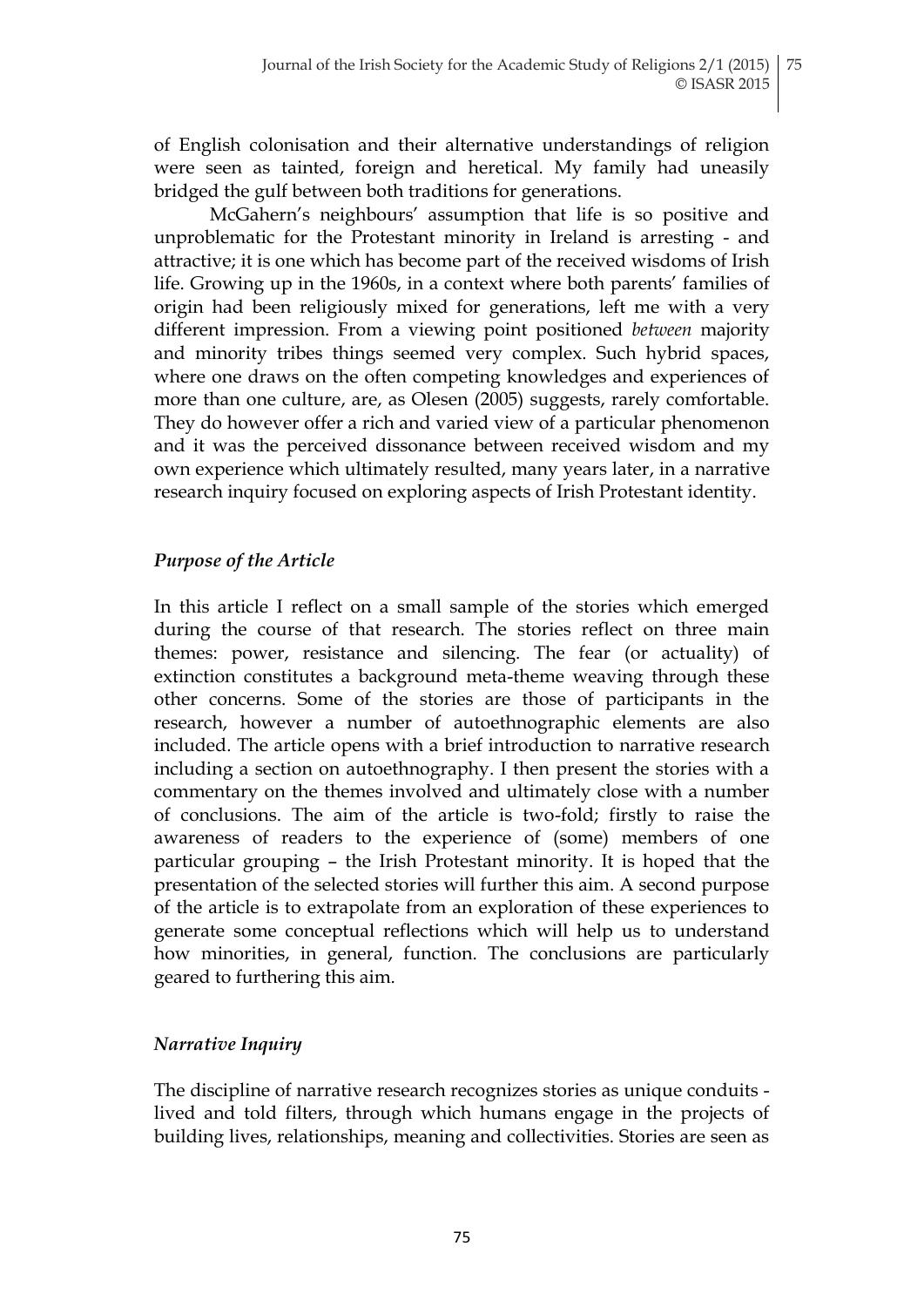a rich entrée which help us to think about how people utilize (or resist) power, how they create, adapt to, or refuse change, and how they structure their reality, and experience their world, in relation to certain sets of assumptions. The presenting (or in some instances the creation) of stories as a way of communicating social reality in ways that move both heart and head is a core requirement of most forms of narrative inquiry.

Narrative theorists argue that story-making and story telling are the *primary* modes through which human beings make sense of their world and their experience (Andrews, Squire and Tamboukou 2008; Speedy 2008; Frank 2004; White 1990). They contend that the stories we tell are not just passive vehicles of communication but active agents, operating at various levels of consciousness to form our assumptions and to shape our actions. In doing so stories highlight certain aspects of life or meaning, hide others and direct our thinking along certain avenues. And of course an absence of stories about certain events or people also conveys definitive messages about what we believe, think or wish to communicate.

# *Tentativity*

Narrative research is a very broad discipline in that it uses stories in lots of different ways with a view to *wondering* or *hypothesizing* about human behaviour and assumptions. In keeping with its postpositivist origins, it honours tentativity in approaching the highly complex and interwoven world of social phenomena. It tries not to be prescriptive and contests the notion that "research findings" are objective or ultimate truths about a topic or group because it recognises that research representations are themselves stories (rather than totalizing truths or ultimate realities) which researchers tell about certain events or phenomena. Narrative research often focuses on *difference,* not with the prime intention of "discovering" possible universals about human behaviour or assumptions (although trends relating to a wider applicability *can* emerge) but rather aspiring to open up particularities of experience to a wider viewing. In doing so it tends to focus on the personal or the local, the unusual or marginal, of lived experience.

As a research methodology narrative inquiry emphasizes the significance of personal, as well as cultural, community or organisational stories. "Narratives invite us as listeners, readers, and viewers to the perspective of the narrator" (Reissman 2008, 9). In contrast to traditional positivist research genres it also attends to the importance of feelings and emotion. Michel Foucault (1995) emphasizes the importance of seeing both lived experience and personal emotion as rich material for social exploration. He argues that the key to a useful and enlightening social inquiry is frequently created by drawing on the participant's or (often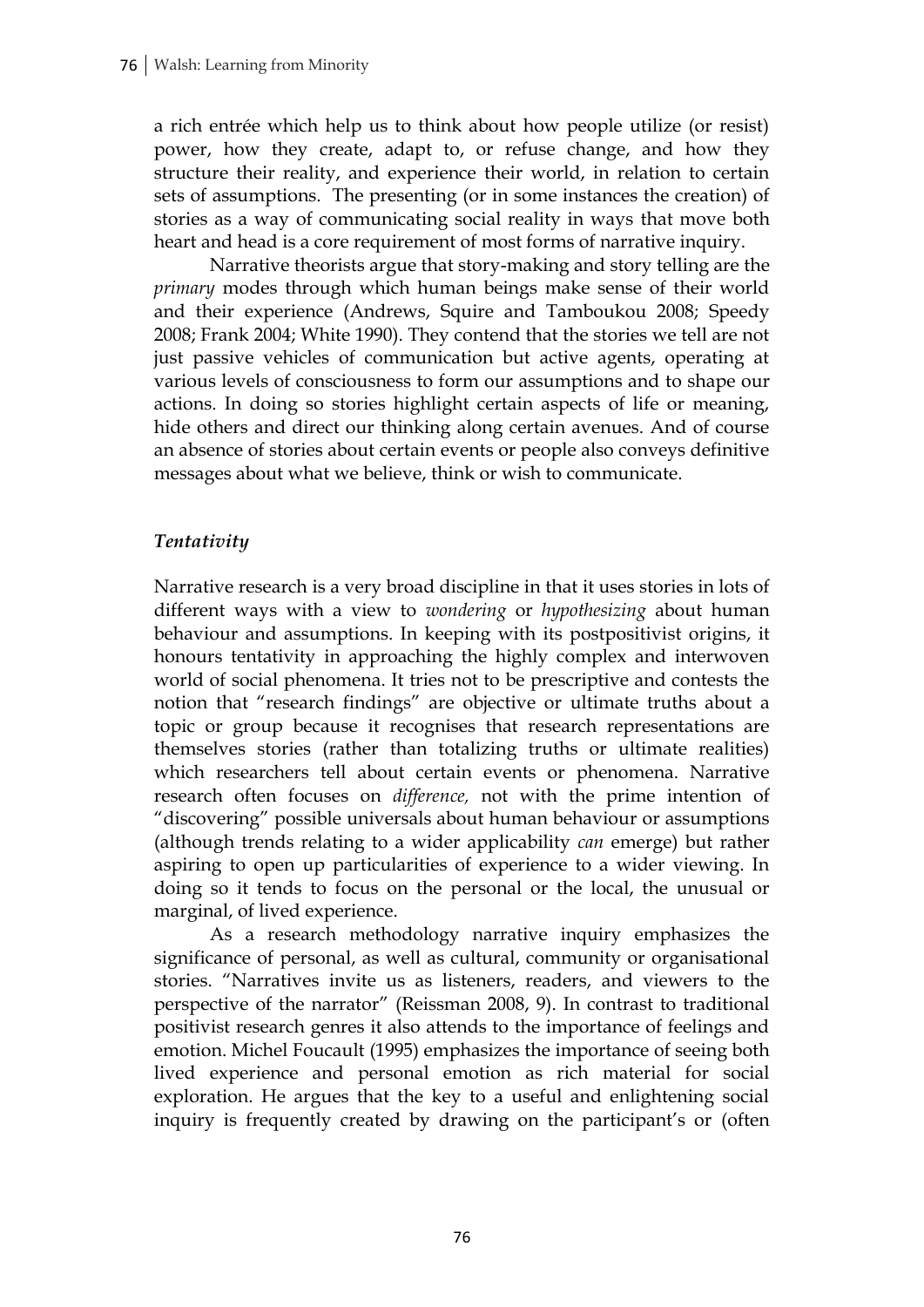more importantly) the author's personal experience of a particular topic as personally or socially problematic. Foucault uses his own personal experiences of mental disturbance, of imprisonment and of sexuality as starting points to explore these areas on a much wider societal canvas. In doing so he engages in a particular inquiry into such areas with a view to developing a deeper and more nuanced understanding of a topic.

## *Exploring Stories*

The exploration of stories, particularly those of minority groupings, can open to view different ways of seeing or understanding. Such engagement can reveal possibilities for reflection, agency, change and transformation for individuals, for groups and at times for society. As Richardson argues individual or collective stories

[...] that are based in the lived experiences of people, and deviate from the cultural story, provide new narratives; hearing them helps individuals to replot their lives because they provide an alternative to absent or powerless texts…we can write here a postmodern culture that is a product of situated persons, creating transformative and liberatory narratives (1997,58).

Stories "retain more of the "noise" of real life" (Hodgkinson and Hodgkinson 2001, 4) – and an important feature of narrative research is that it reveals, through the exploration of the personal, much that other forms of research tend to conceal. This provides a means of enhancing our understanding of lived experience and particularly of ordinary or marginalized lives and consequently creates possibilities for transformation and change. Through a study of stories

[...] we are able to see different and sometimes contradictory layers of meaning, to bring them into useful dialogue with each other, and to understand more about individual and social change. By focusing on narrative we are able to investigate… how narratives are silenced, contested or accepted. All these areas of enquiry can help us describe, understand and even explain important aspects of the world (Andrews *et al* 2008, 1/2).

Autoethnography constitutes a particular form of narrative inquiry in which the researcher presents stories of *their own* experience, generally as part of a subgroup or subculture. In autoethnography researchers become mediums, part simultaneously of two worlds. As emissaries from a lesser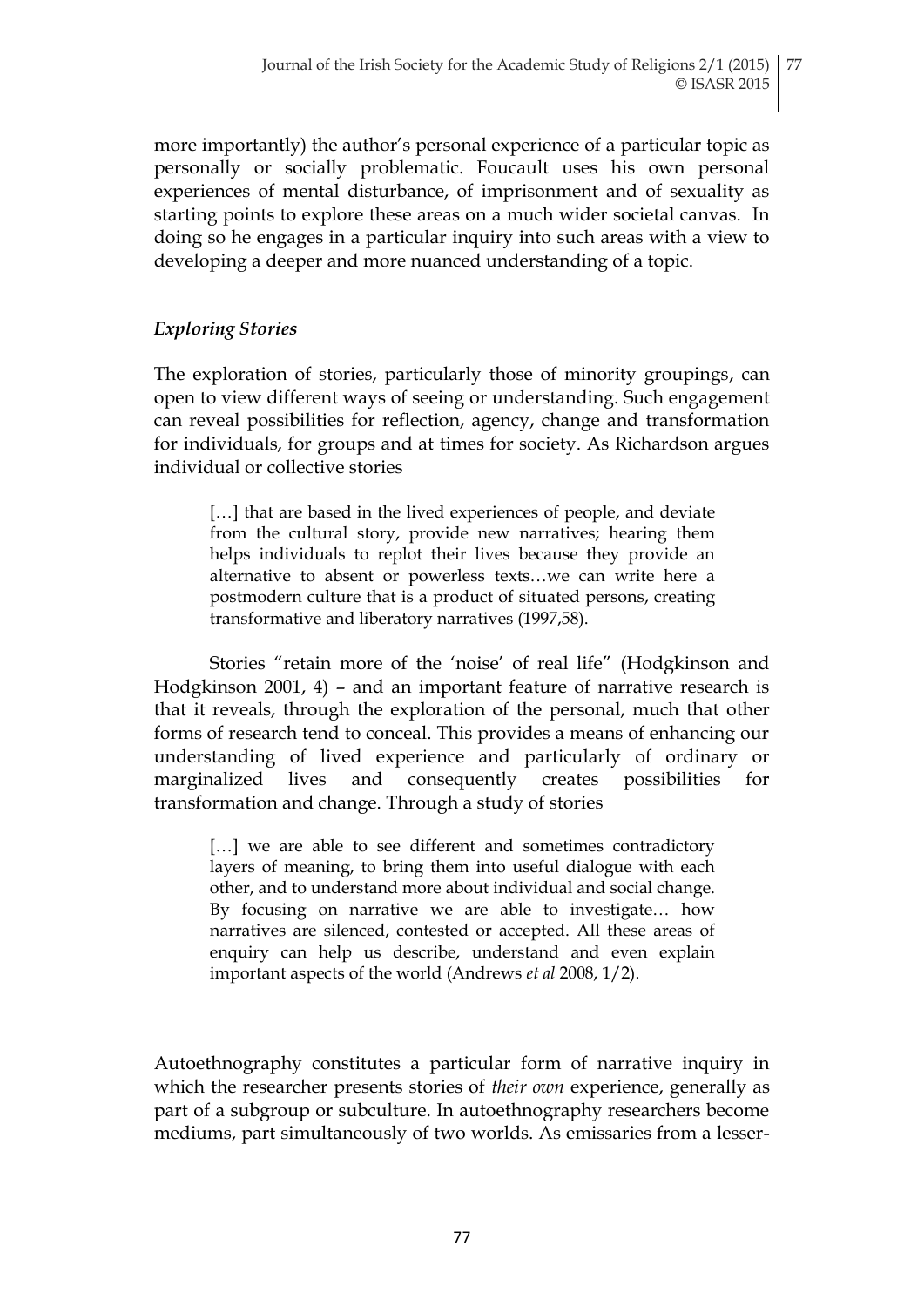known world of which they are a part, they bring senses, information and accounts to a majority world of which they are also a part. In criss-crossing boundaries autoethnographers use their own experience to describe and to convey a sense of the lesser known context. While they "write about themselves, their goal is to touch a world beyond the self of the writer" (Jenks 2002, 174). In a desire to communicate effectively with this wider world autoethnographers weave evocative accounts designed to convey "the astonishing particularities of individual lives and larger notions of culture and knowledge, subject and object, and knower and known" (Jewett 2008, 50).

As a method of social inquiry autoethnography very deliberately sets out to notice, reflect on and draw from feelings, bodily experiences, reactions and behaviours of both self and others in its attempts to convey a minority world to a wider or majority experience. In doing so it subverts more traditional research methodologies which ignore or silence the personal. It seeks to attend to and "make relevant those aspects of being that are suppressed by analytic strategies that draw a veil of silence around emotions and bodies" (Davies and Gannon 2006a, 3). Autoethnography also constitutes an effective attempt to contest the silencing which often operates in the majority world to silence minorities or those who are socially marginalized. In doing so it contests the "conditions of inarticulation" (Barton 2011, 440) which often characterise minority or marginal experience.

It is important to recognize that autoethnography is both rigorous and demanding as a research pursuit. It calls for levels of awareness and critical insight on the part of the researcher which are highly challenging. It is both a difficult and often an emotionally costly pursuit, since it involves the researcher in a rigorous, reflexive and deeply challenging engagement with his or her own life experience. Ellis argues that "authors focus on a group or culture and use their own experiences in the culture to reflexively bend back on themselves" and hence to "look more deeply at interactions between self and other" (2004, 37). Davies warns against sloppiness and self indulgence in this practice; to be effective it must be rigorous, questioning and forensic (2006). Autoethnography privileges the subjective experience and the subjectivity of researchers and aims to convey the *feel* or *texture* of what it was like to be in the midst of the experiences which they describe.

Minorities are particularly susceptible to the influence and exercise of majority power. In the years following political independence Irish society was suffused with the hegemony of Catholic nationalism. This continued (albeit in somewhat diluted form) until the nineteen seventies and eighties. It was expressed in State legislation and bureaucracy and perhaps more significantly it was manifest in the minutiae of day to day relationships. Michel Foucault (1994) argues that power is everywhere. We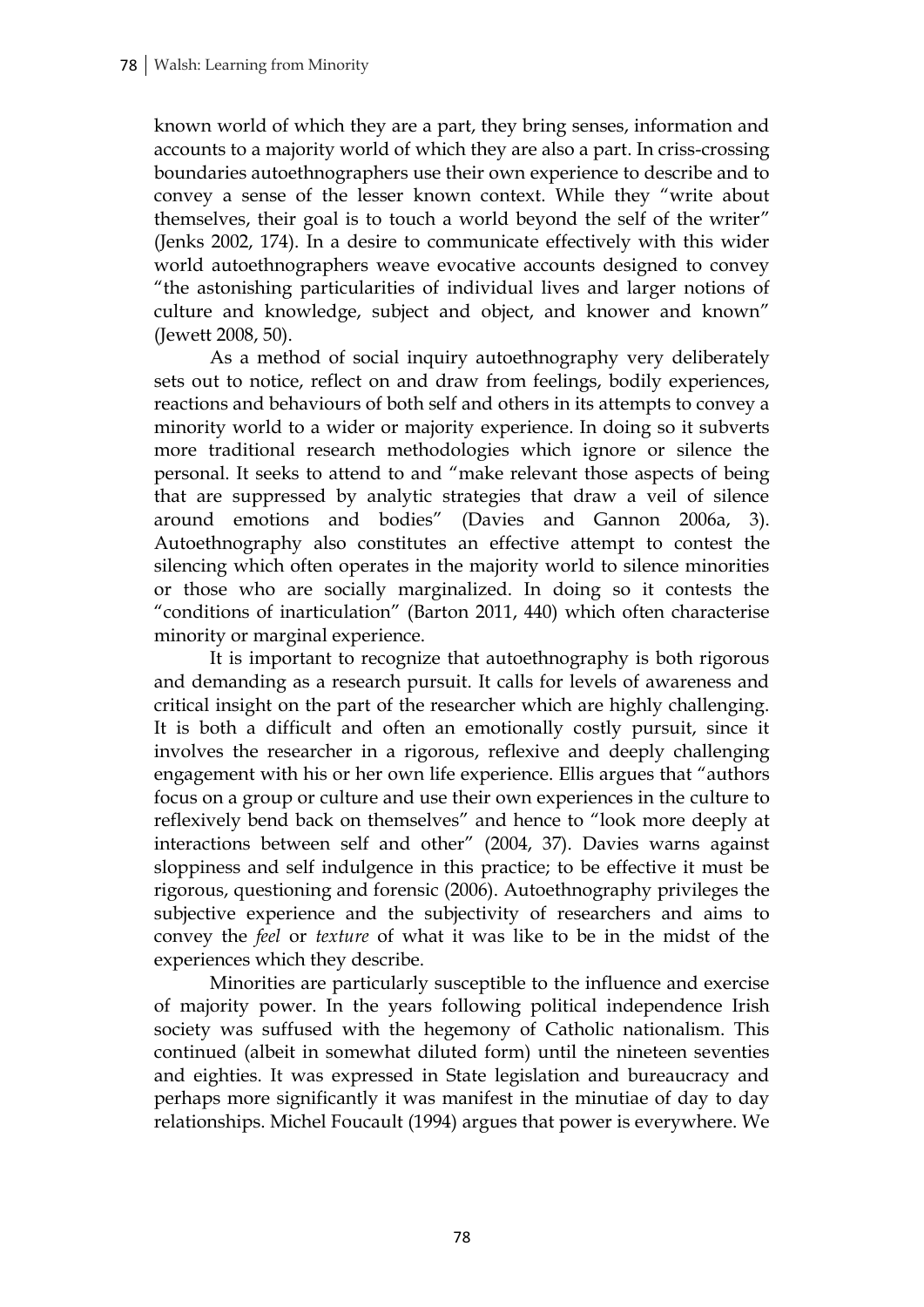are surrounded, formed and indwelled by it. He contends that the power of certain interests and positions in society is manifested both in the assumptions and in the rituals of that society. Such assumptions and rituals go largely accepted and uncritiqued – their processes largely invisible to the majorities whose needs they serve. One of their effects is to reinforce socially dominant realities while simultaneously marginalising and silencing alternative ways of seeing and doing. Autoethnograpy as a research methodology consciously seeks to reverse such conditions of inarticulacy.

#### *Discourse*

The concept of *discourse* is theorised as the mechanism through which power is made operative – and visible. Discourses are "socially organised frameworks of meaning that define categories and specify domains of what can be said and done" (Burman 1994, 2). More specifically Ryan argues that "Discourses are regimes of knowledge constructed over time. They include the commonplace assumptions and taken-for-granted ideas, beliefs systems and myths that groups of people share […] [they] articulate and convey formal and informal knowledge and ideologies" (2005, 23).

Discourses have a number of basic functions. Firstly, through discourse majorities order, see and make sense of the world and their experiences of it and define the nature and parameters of what is to be accepted as "true". The discourses of the time defined true Irishness as Catholic, Gaelic and nationalist. Anyone outside of this description was by definition both other and non-Irish. After centuries of disruption, infighting and persecution this clarity gave the newly emergent state that sense of power, authority and coherence it needed to enforce the identity of the new nation. The Catholic Church alone was defined as holding a totality of religious truth and validity; those outside it were an aberration, heretics, and perhaps most significantly, a threat to national unity. Secondly, dominant discourses delimit what can be accepted as valid knowledge, what can be defined as normal behaviour and what are natural expressions of subjectivity for a particular time, place and societal context. It was the particular combination of political and ecclesiastical power that lent such potency to the particular set of discourses which gained prominence in the years following political independence. Thirdly, through being taken up in the discourses which are regnant in a particular society or culture, members of a dominant grouping enter into a shared grid of common understanding with others which reinforces shared systems of meaning, facilitates communication and simultaneously excludes and marginalises those whose meanings, behaviours and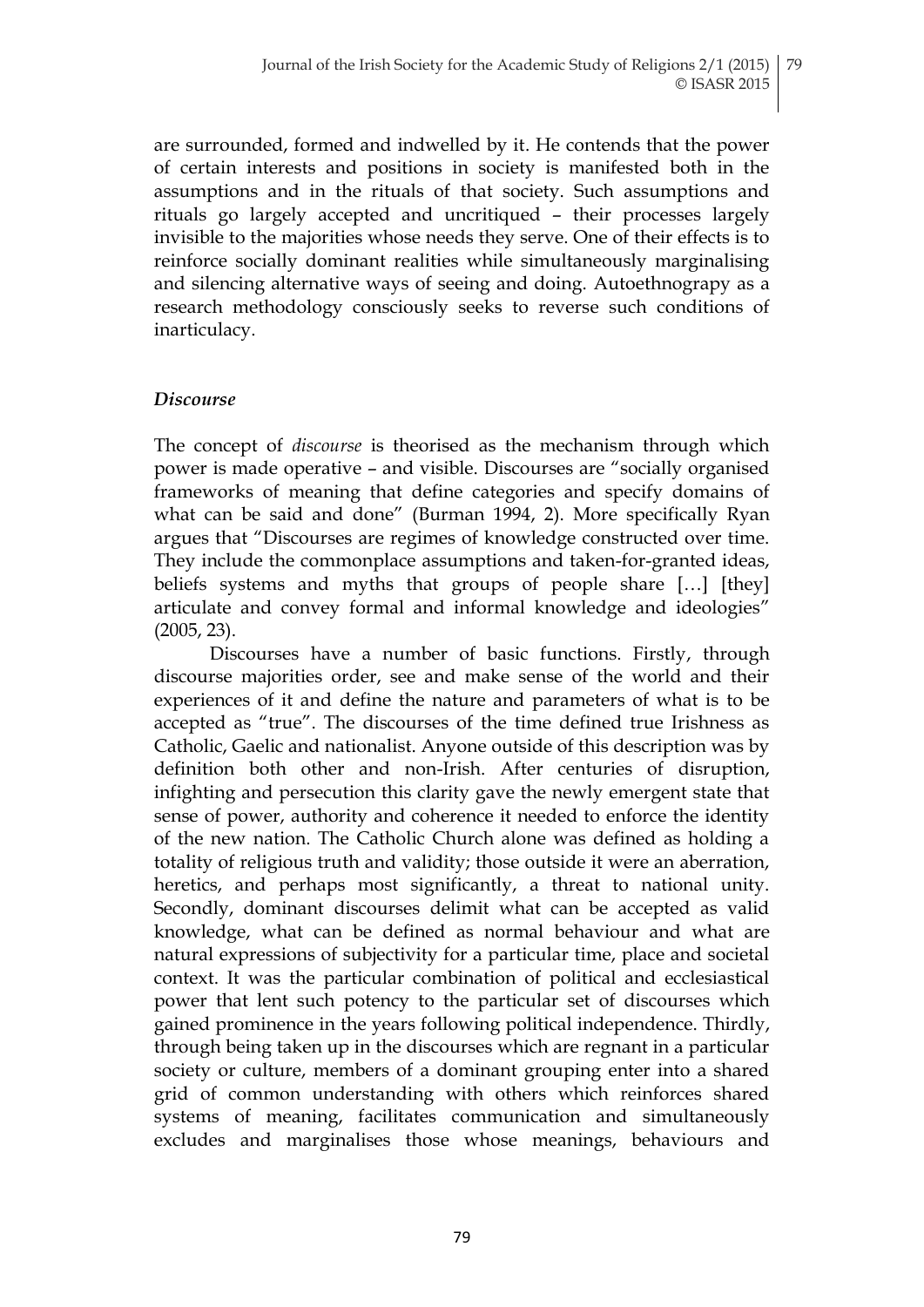assumptive worlds do not accord with these. Lastly, discourses maintain the power of a particular society"s elites through privileging certain knowledges, assumptions, behaviours and ways of being which come to be seen as normative, rational acceptable, unexeceptional and hence beyond question (Ungar 2004, Ryan, 2001).

# *Enacting Power*

Teasing out the discourses which are dominant in a society was for Foucault (1994) a way of shedding light on how that particular society functions. The concept of discourse creates a lens through which the distribution and operation of power could be brought into visibility. In conceptualising discourse he was very clear that such meaning repertoires exist *outside* the sense-making processes of individuals or groupings; instead they are pre-existing, external (and largely unconscious) channels which organise the thinking and assumptive worlds of a society and its members. Individuals and groups in a particular society are unconsciously recruited into these ways of seeing and being. The following story "Corpus Christi" describes one occasion of the public, ceremonial acting out of such power - and its effects on a particular individual"s identity. "The institutionalisation of power favours the dominant group" (Trahar 2011). The story was shared with me by Bob, an old friend and recently retired nonconformist minister who had expressed interest in participating in the research. He tells the story in response to a request to describe a defining moment in his experience of Irish Protestant identity. In it he highlights an event in which the dominant discourses of a particular version of Irishness were publicly ritualised resulting for him in a profound sense of marginalisation. He hypothesises that for many members of the religious minority such events, (they were very common occurrences until only ten or fifteen years ago), still have a powerful effect in the definition of identity.

## *Corpus Christi*

"There"s lots of moments that light up aspects of identity. Ireland has changed radically in the last couple of decades and it's sometimes hard now, in a much more secular and multicultural era, to form an appreciation of how powerful the Catholic Church was in defining life in the Irish State. While a lot has shifted, I"d say perceptions of that power are still important in the thinking of many Protestants to this day. And that"s probably true for a lot of other minority groups as well.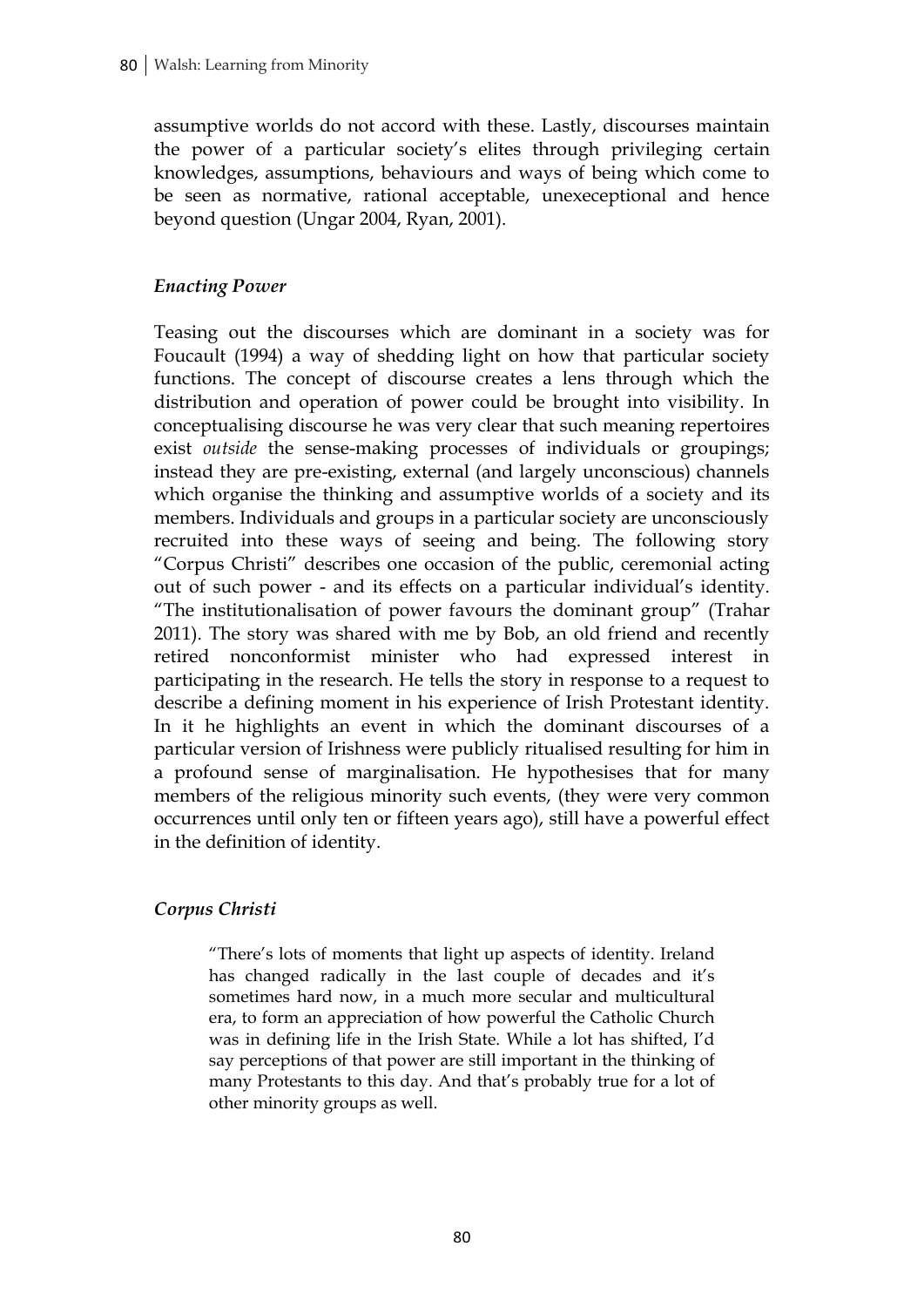I was stationed as minister in a rural town in the late sixties and early nineteen seventies. It was a dreadful time in rural Ireland for everyone; there was huge poverty and the emigration rates were cataclysmic. The Protestant population was particularly badly affected by emigration; communities were often completely numerically unsustainable, and growing more so by the day. While there were often good relations at a personal level between members of the different religious groupings, many Protestants felt that there was little they could relate to in the State and that they were often barely tolerated. Memories of burnings and boycotts were very close. And there was the additional difficulty of finding a Protestant mate. *Ne Temere*<sup>2</sup> loomed large for us all. A pall of depression enveloped everything. It was actually almost endemic in many minority communities; the future appeared immeasurably bleak. We felt completely powerless. Extinction seemed inevitable.

I was walking down the main street of the town, one afternoon on my way home from visiting a member of my congregation. We"d stayed chatting, forgetting it was Corpus Christi. Big Catholic Church holidays could be queer old days for Protestants. As I headed home the main street was thronged with people. Intertwined Papal and Irish national flags adorned every lamppost and matching coloured bunting criss-crossed the street. The whole centre of the town had been totally taken over and there were Gardai<sup>3</sup> everywhere; the Army were out in force to form guards of honour at various points for the procession. "Ave Marie" and "Panis Angelicus" were resounding from loudspeakers attached to every telegraph pole, interspersed with decades of the Rosary to which the crowd responded on their beads.

I was getting all these looks as I tried to thread my way quickly home before the actual procession arrived. In a small community everyone knew I was "one of the others" and a preacher to boot. Suddenly the procession was upon us. There was the bishop holding the monstrance containing the sacred host aloft, with a white and gold canopy held over him. He was surrounded by hordes of priests in vestments. There were

 $\overline{a}$ 

<sup>2</sup> First promulgated in 1908 the *Ne Temere* Papal Decree demanded that both partners in religiously "mixed" marriages (ie. those involving a Roman Catholic and a member of another-or no-religion) had to give a written undertaking that any children of the marriage be brought up Catholic. In short these agreements ultimately became legally binding in Ireland and the Decree was enforced (by the majority religion, by local majority communities and ultimately by law) with a ferocity unheard of even in other countries with large Catholic majorities. The Decree and its policing was a significant factor in the numerical decimation of Irish Protestantism and continues to be viewed with deep resentment to this day.

<sup>&</sup>lt;sup>3</sup> 'An Garda Síochána', Guardians of the Peace, the Irish police force.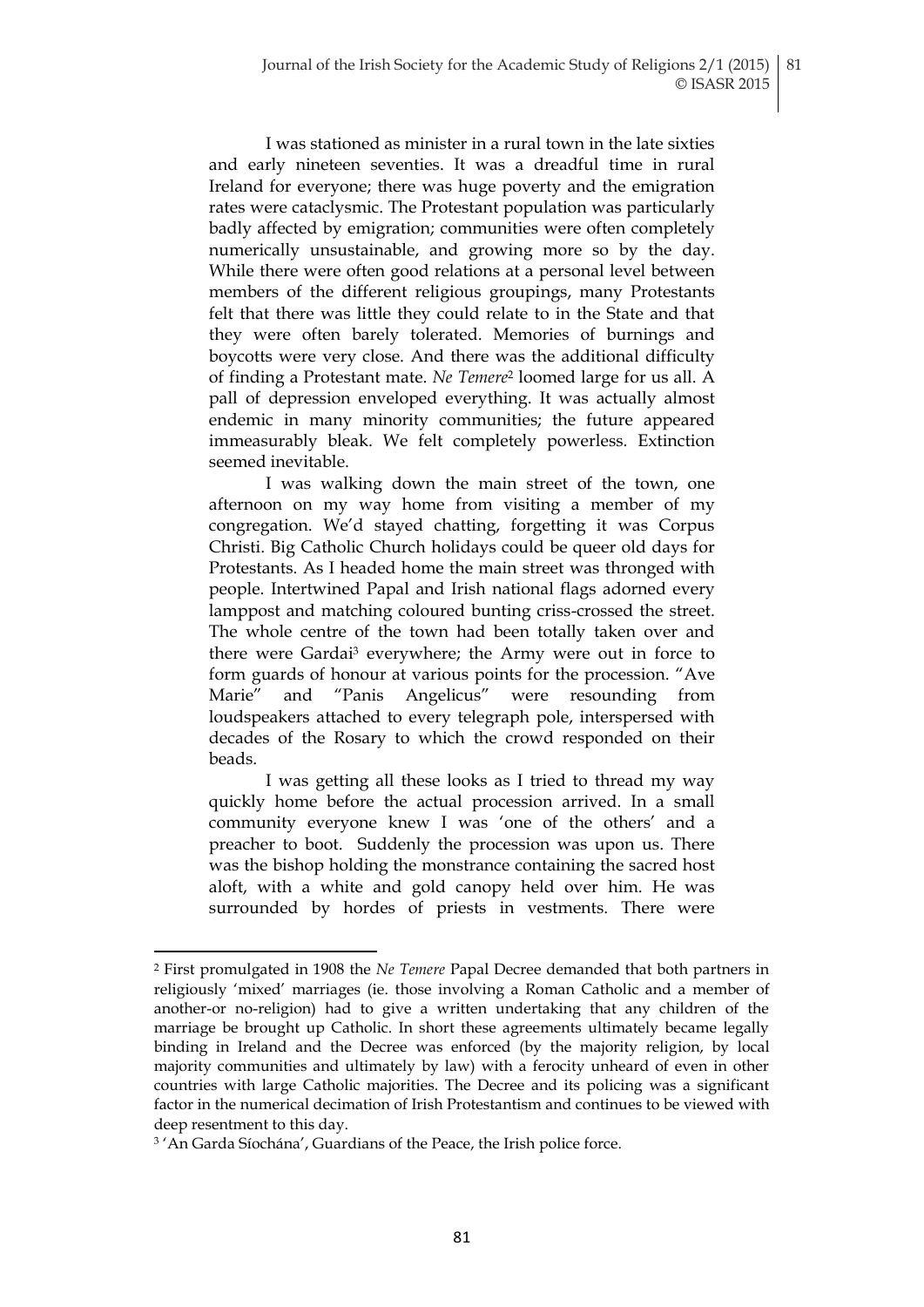hundreds of acolytes, first communicants, school choirs, church choirs, members of the Legion of Mary, the Vincent de Paul and so on in the entourage. As the procession approached, every person in the thronged street fell to their knees in worship of the Eucharistic host. I was fascinated by the display… and suddenly realised that I was the only one left standing. I didn't want to be discourteous and yet I couldn"t follow the crowd"s example; it would have been a betrayal of everything we stood for as evangelical believers. For a moment I was paralysed…. I couldn"t even think. Standing there I have never felt so alone, so alien in my entire life. After a couple of moments the paralysis left and I darted into an alcove and stood looking into the window of a draper's shop 'till the procession passed. I couldn't think of anything else to do.

The outstanding memory I have of the experience is of complete isolation and non-belonging. I was an alien in my own country, a stranger in my own home. Who was I to be here at all?"

We sat in silence, lost in our own thoughts. I was picturing those processions, their triumphalism, the intertwining of papal and Irish flags. I remembered the pressure, subtle, or not subtle at all, exercised on the Protestant households on the route of such processions. Catholic neighbours in many areas of North Dublin, where I grew up, would drape papal bunting across the facades of houses, irrespective of householders" religious identity. Or they would erect 'May altars' complete with flowers, candles and huge statues of the Virgin Mary in Protestant gateways, to obliterate, it seemed, our very existence. In either instance permission was rarely solicited. Even if it had been, in reality it could hardly have been refused.

## *Unmasking Power*

The incident which Bob describes points to the acting out of a set of discourses which organised Irish life until very recently. Their potency was remarkable - consequently it is little wonder that the memory of such influences is still strongly felt even in a rapidly changing Ireland. An ostensibly religious occasion is used to publicly demonstrate a distinctive combination of political and ecclesiastical hegemony. The servants of the state, police and army, are drafted in willingly and unquestioningly to form guards of honour for a particular religious observance.

Discourses structure a society's thinking, privileging certain groupings and their realities and marginalising others. In a very real way the discourses which are regnant at a particular time and in a particular society dictate how members of that society will be *able* to assess, think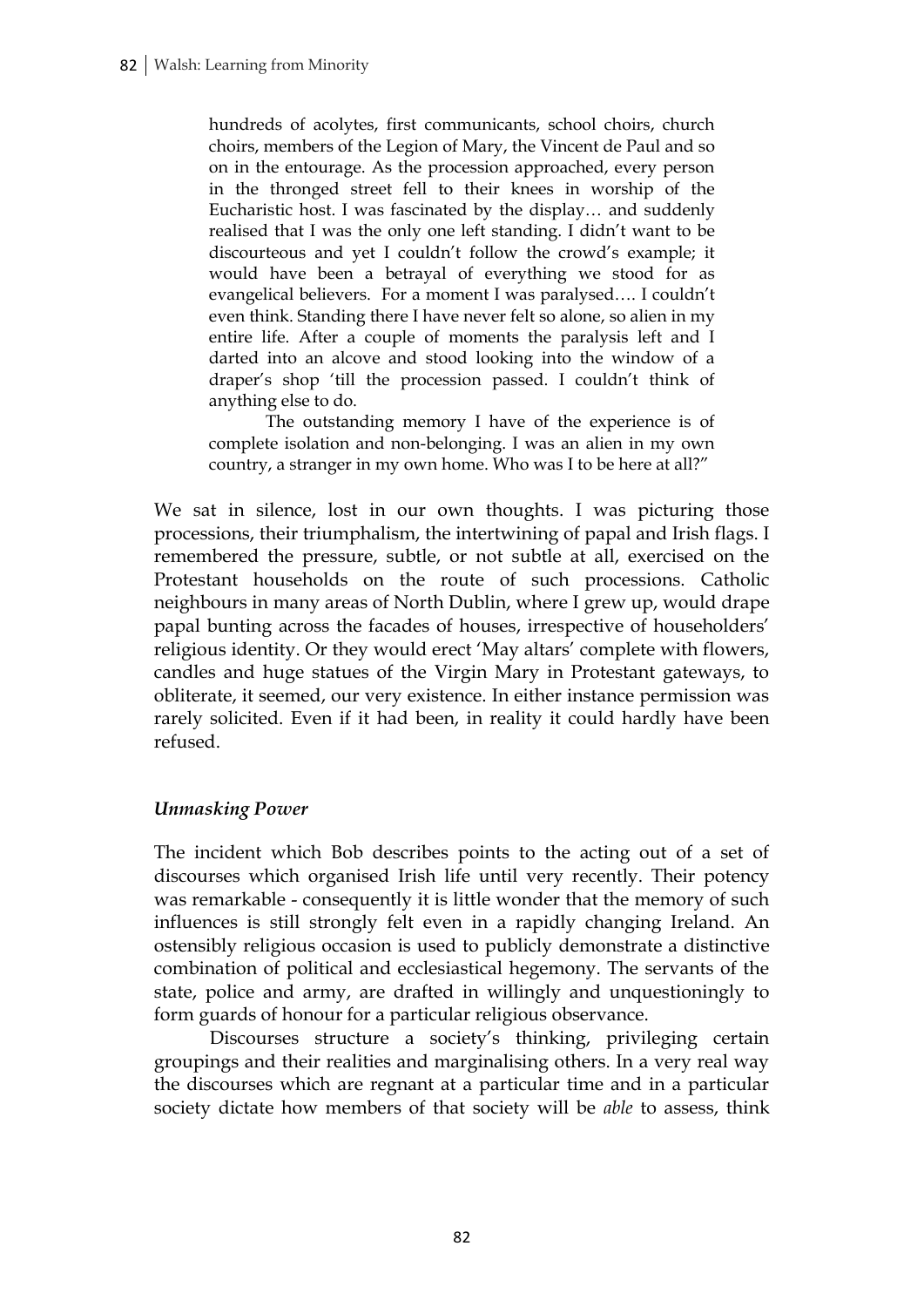about or react to situations or issues – including to the minorities which exist at their edges.

In his work on discourse Foucault (1994) is at pains to distinguish between different forms of discourse. He speaks of juridical discourses, those which have their origin in the judicial systems of a society. While originally related to defining legal and penal practice, the concept was broadened over time to be associated "with a certain number of social controls" (Foucault 1994, 5), referring to the exercise of power through the structures and policies of the state - the officially sanctioned expressions of state control. In the same work Foucault (1994) also speaks of veridical discourses; here he refers to those discourses which gain their authority from a structured assumption of "truth", claiming to have the power to divide truth from error or reality from falsehood. They are embedded in, gain their authority from, and are expressed through various privileged discursive practices such as education, science, psychology, medicine, ideology or indeed theology. Such veridical discourses claim authority to recognise and divide the normal from the deviant (Ryan 2001).

In the panoply of the *Corpus Christi* procession we see an expression of both veridical and juridical discourses in the intermingling of papal and national flags, in the presence of police and army as guards of honour, in the taking over of the whole centre of the town and in the complete ritualistic and spatial dominance of one theological and ecclesiastical structure. And of course *Corpus Christi* processions took place in *every*  community in the country. They were influential in reinforcing certain vernacular discourses. Bob runs the gamut of those disapproving stares; and of course we knew in North Dublin that it would have been pointless to object to those "May altars" (an absolute anathema to Protestant spirituality and practice) being set up in the gateways of Protestant homes.

# *Discourse and Subjectification*

But something else is also highlighted in Bob"s reactions. On that *Corpus Christi* evening he actually *felt* the effect of that power in his own person; the power of official displacement. Foucault exemplifies this point: "the goal of my work…has not been to analyse the phenomenon of power, nor to elaborate the foundation of such analysis. My objective, instead, has been to create a history of the different modes by which in our culture, human beings are made subjects" (1982, 208).

Bob resonated (as in a different way did the crowd, the priests and the acolytes), to such processes of subjectification. Alone and alien, his religion, his experience of Irish identity, his very way of being did not fit with the dominant discursive mould. His identity and his particular expression of subjectivity was other, unacceptable. He knew this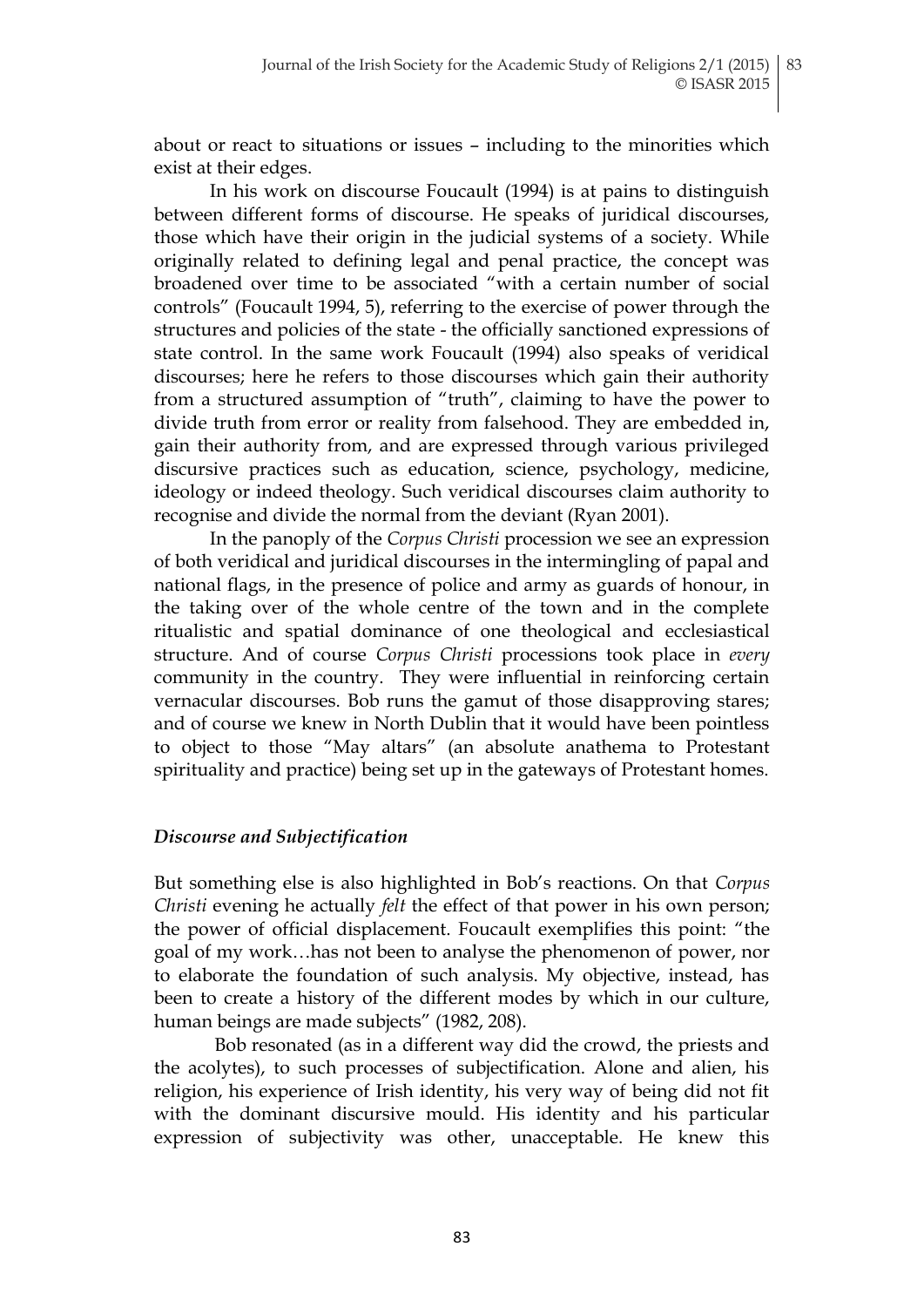cognitively from his observations of the crowd"s reaction as well as from his wider life experience. But he also *felt* the marginality of his subjectivity quite profoundly. So much so that he didn"t know what to do. Dominant discourses are active in *creating* reality; they are also profoundly implicated in the construction of subjectivities (Davies and Gannon 2006a) and are active in creating feelings (Ryan 2001). Those who are outsiders know and feel themselves to be so. In reaction to centuries of colonial oppression, a unitary religio-political hegemony was everywhere, defined by the strategic alliance of Catholic hierarchy and Nationalist politicians; to belong, it was imperative to conform to the narrow Irishness defined by Gaelic Catholic Nationalism. Those who did not subscribe to its tenets, who lived outside the compass of its striations *knew* themselves to be outsiders. And as such they had to find ways of surviving.

## *At Kilmacdonagh Church*

One way in which the Protestant minority expressed agency and resistance in such inhospitable territory was to develop a network of strongly bounded interlinked communities. Many of these continue to survive but many others, eroded by the interlinked depredations of *Ne Temere* and emigration do not. Both themes are represented in the next story, "At Kilmacdonagh Church". This story was shared by Janice, the adult child of a religiously mixed marriage and illustrates recurring preoccupations expressed in many stories gathered in the fieldwork. It points both to resistance, to the difficulty of resistance and to that reality of the foundation of the State. Even today, and in apparently robust, numerically secure communities the theme of extinction is still strong, pointing to the potency of past realities in the construction of the present.

"The air is biting and chill and skiffs of grey rain beat against the car. I"m the first here and park halfway up the ditch, to give room for the hearse to pass; I suppose they must have gone the long way "round stopping outside the house, as is the custom. It never struck me that they would, it being empty and derelict for so long now. Looking ahead, through the windscreen, I can see the gates hanging rusted, crookedly, from the stone piers, at the end of the lane. The church stands stark and derelict in the driving rain. The grave stones are gathered, like chickens around a mother hen, in the shadow of its ruined tower; Pilsworths, Greys, Shaws, McDonaghs, Wilsons, Gilltraps, Robertsons and so on. All that"s left of a once populous community are the grave stones in this remote place. There"s not a member of any of those families left above ground in this area now.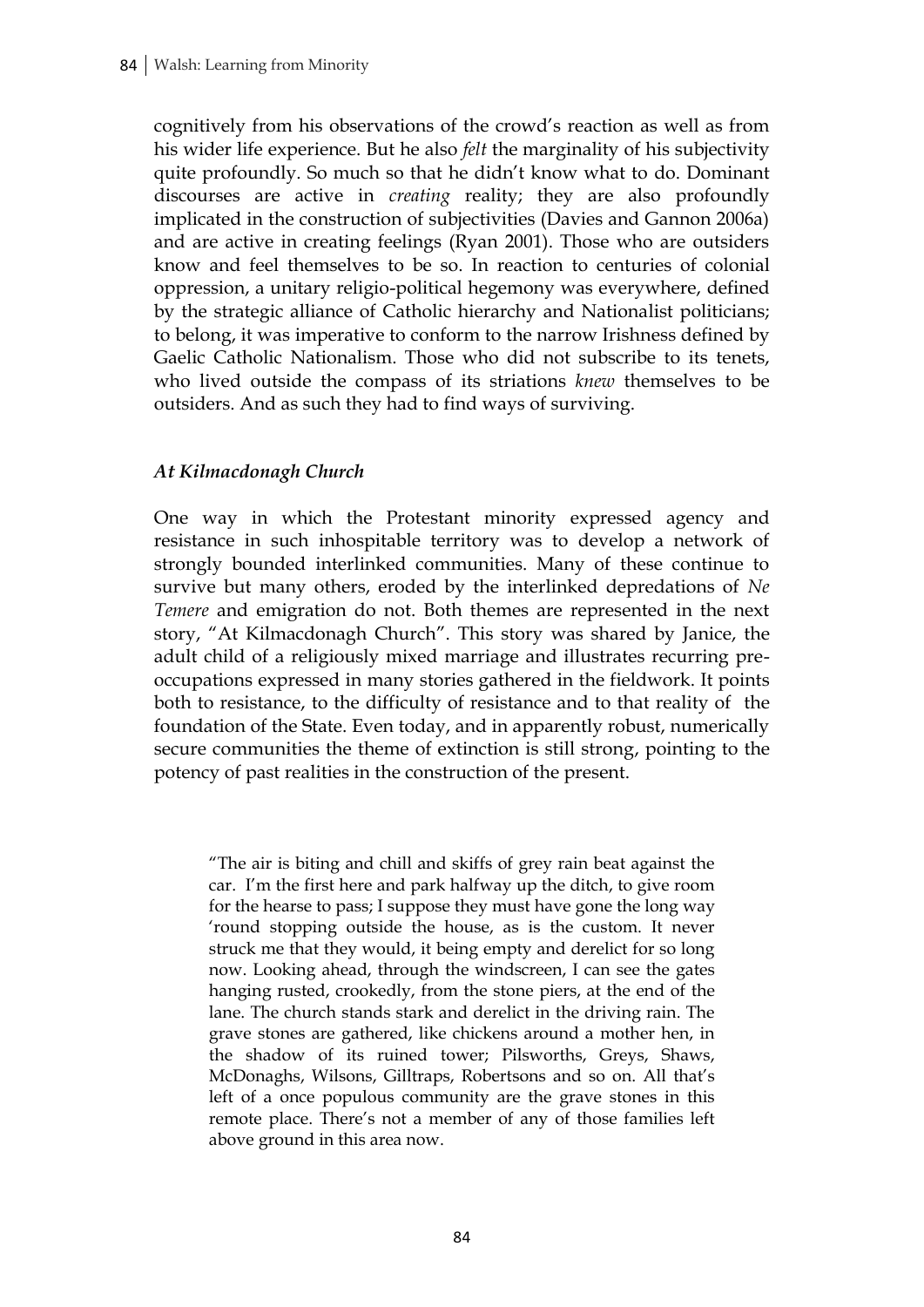There's a stark pile of newly dug earth under the tower. She"s being buried close to the doorway, now neatly blocked with concrete slabs. She went through that doorway every week with those other few, determined to keep the flag flying in this forgotten corner. Looking up, I see the saplings are pushing their heads above the roofless walls of the church. It must be closed awhile for them to have got such a hold. I think I heard they"d given up after she had the stroke, ten or fifteen years ago. Overhead the February sky is leaden; a scatter of rooks circle the bare trees, cawing in desolate, lonely voices, keening it seems for Lily. For her death. Perhaps for her life. I have a strange sense that we're mourning today for a community that's gone. I shiver as I peer through the misted windscreen; the scene breathes absolute desolation.

Last time I was here at Kilmacdonagh Church was years ago with my Mum, a child of perhaps ten or eleven. We used to do the Harvest services every year; I think it brought her back to her family"s farming roots, as well as to her own community. The minister here was a distant cousin and Lily was his sister; she played the organ here. After his death she was one of the few left to keep the place open. Dad never came with us; going to an actual Protestant service would have been a step too far for him. The little church always smelt gorgeous with its riot of flowers, and all the vegetables, fruit and sheaves of corn – and just a hint of damp and paraffin heaters. It was always full for the occasion, people drawn from miles around; I knew a lot of them to see. The noise of chat and greeting as people arrived competed with Lily"s efforts at the harmonium. I remember being fascinated at how the flowers on her hat would bob and tremble as her feet pumped, and her fingers coaxed music from its reluctant keys. Every autumn people drove miles each weekend, attending harvest services in those small country churches. There'd be a slightly different group of people each week, singing the same harvest hymns, and then repairing across a lane or field to a dingy hall or half-derelict schoolhouse for tea and sandwiches. The places always smelled of mice and damp. Me and my brother always liked Kilmacdonagh best – everyone was very friendly and the traybakes were great there. Mum always said that going to the Harvest there was somehow very real; you just had to look out through the clear glass in the church windows and see the golden fields, and the apple orchards and the sheep scattering the hills beyond. It was just like in that psalm we always sang at harvests, the 65th I think it is. You could actually see what you were giving thanks for. Looking back, I suppose those 'harvest manoeuvres', with people travelling miles to support each other"s churches, created a sense of hope – maybe gave a brief illusion of permanence – when everyone knew deep down that the end was in sight.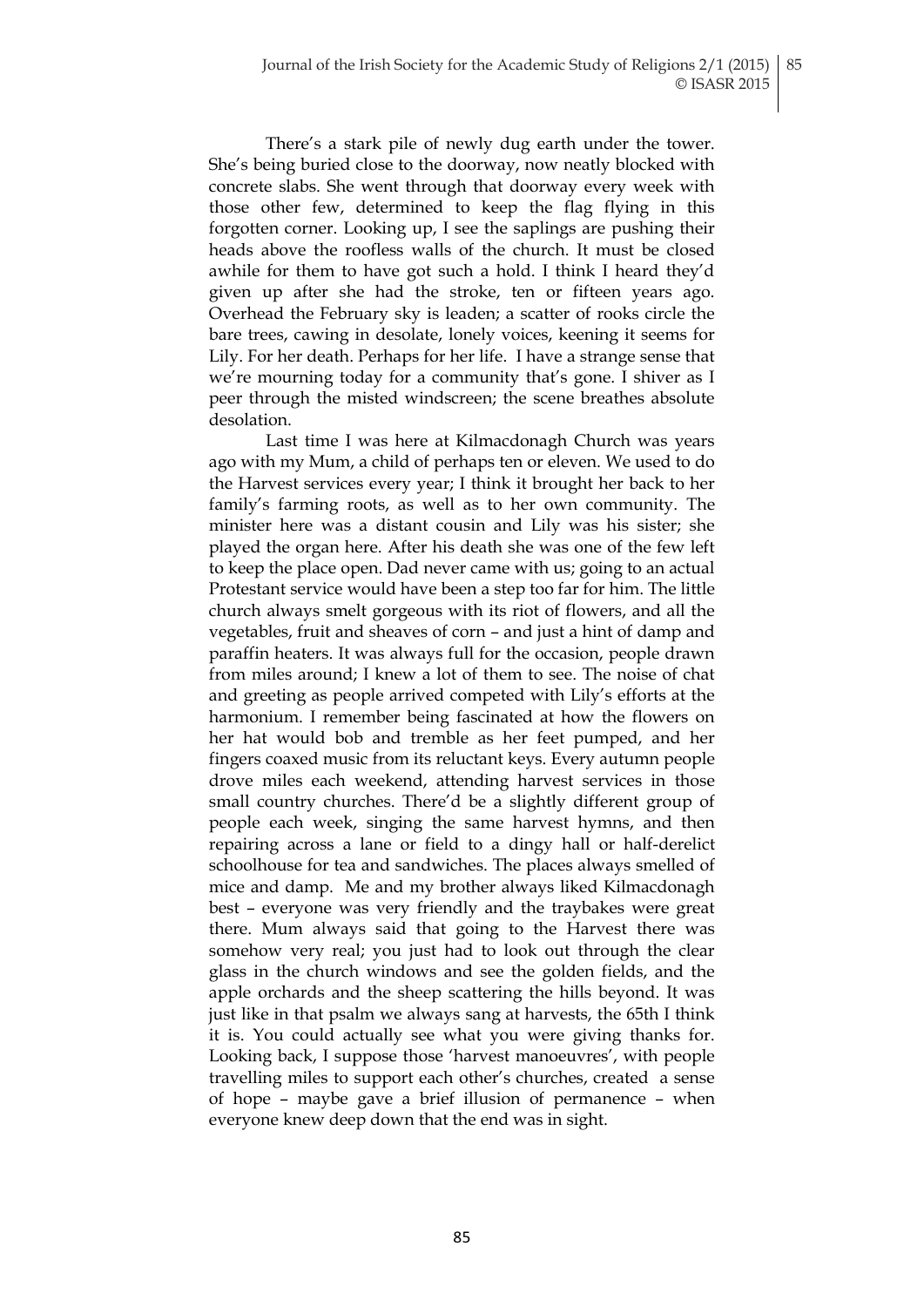But back to the funeral with the crowd standing around the open grave, sheets of rain obliterating the surrounding countryside, the fields, the hills. The rooks are cawing loudly. It's getting dusk already; the rector is squinting at his book, twisting it this way and that to get the best of the failing light. Wouldn"t you think he"d know the burial service by heart at this stage? Now with the marriage service there might be some excuse, there wouldn"t be much custom for that; some of these country parishes mightn"t have seen a wedding in thirty or more years. Everyone looks miserable, hunched under their dripping umbrellas. The air of complete desolation is palpable. We"re mourning for Lily, but mourning too for the passing of a community of which she was one of the last. Of course she never married; there were none of our own left to marry "round here. She died alone. If things had been different she could have been surrounded by her own family; children, perhaps even grandchildren.

I wonder what happened to the rest, those who used to come here, years back, the ones who got away? Did things turn out any better for them? Was it worth it for those who stayed on? I don"t know."

## *Muted Discourses*

While at any given time a particular society is structured through the dominant discourses which organise its thinking and being, there also exist, at the edges of a society, and held by marginalised groupings, a range of muted discourses representing alternative sets of assumptions (Chambon 1999). For instance feminist and gay ways of seeing, knowing and acting still represent such alternative or muted ways of being in many countries, as they did and to some extent still do in Ireland (Ryan 2002). Protestantism also embodied such marginal or muted discourses in a State characterised by the particularly rigorous and unitary range of discourses of Irish Catholic nationalism. It represented a minority embodying alternative ways of making sense of the world; one that refused to give way or leave and as such constituted a clear form of resistance to the dominant discourses. For such groupings a core challenge is to find strategies which work to preserve those muted discourses intact. And to maintain the alternative ways of being which they imply.

## *Resistance*

The story of Lily"s funeral, set in the shadow of the derelict Kilmacdonagh Church, and the vignette which it enfolds of the Harvest Thanksgiving years earlier, when the church was the centre of a small but lively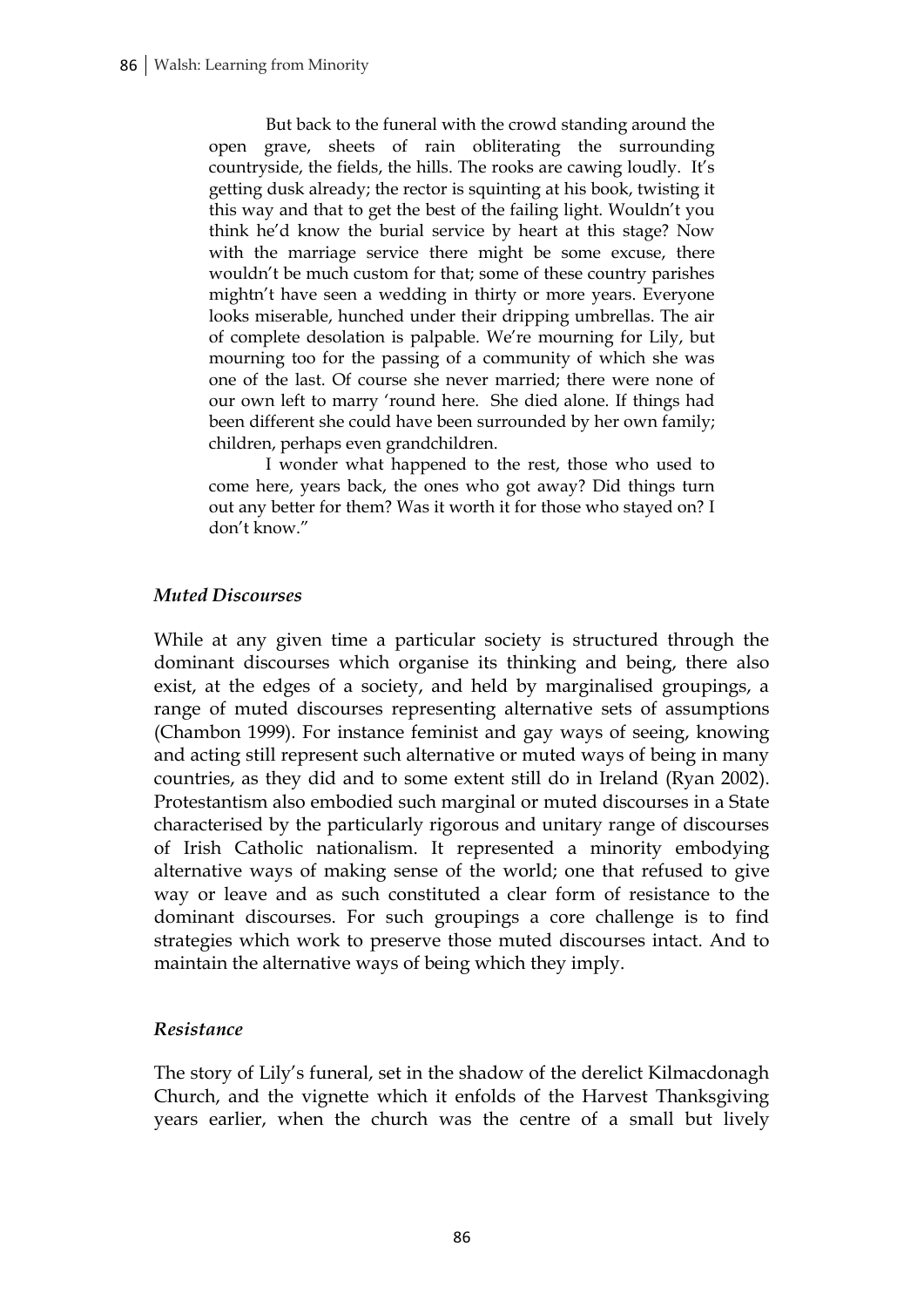community, represents two central themes in Irish Protestantism. Resistance through alternative community expressed in a multitude of cohesive and interlinked social structures; and the pain of extinction when such communities die. Those "harvest manoeuvres" (repeated at Christmas with the round of carol services) with their expression of informal networking and identity maintenance are still a feature particularly of rural life. But Lily is the last of her family in the area; the rest have died or are long left. The names on the gravestones (Protestant names, and names in Ireland are still a good indicator of religious affiliation) are all that bear testimony to the existence of a once thriving Protestant community in this remote place. There is an air of desolation as those at the funeral are conscious not just of Lily"s passing but of the passing of yet another community.

## *Community as Resistance*

Strong community, one of the prime ways in which Irish Protestantism has mobilised agency in defending itself, is expressed through an extensive network of intersecting interest and social groups which reinforce a way of being which is at once distinctive and in opposition to the majority Roman Catholic ethos. Until recently, for a variety of historic reasons, almost all schools in Ireland were denominational. Besides the often large Catholic schools, much smaller schools, staffed by teachers trained in a minority training college, existed in every Protestant parish, or group of parishes. Accompanying these each parish of any size also maintained a variety of organisations catering for its spiritual and social needs: bowls and badminton clubs, Bible study groups, musical societies, dramatic societies, women"s groups, youth clubs and uniformed organisations such as scouts, girl guides and Boys and Girls Brigades. Meeting in decrepit halls and school-houses these served the dual functions of nurturing a separate and distinctive minority ethos and of guarding against fraternization with the majority and the attendant terror of "mixed" marriages and resultant assimilation. These organisations frequently fought an ongoing battle for numerical and financial sustainability; the accompanying frenzy of fund-raising activities further reinforced the corporate identity. At a national level Protestantism also maintained a range of medical, educational and charitable institutions informed by cultures, values and practices, different to those of the organisations operated under the hegemonic ethos of the Catholic State. It was well-known that until the nineteen eighties (and sometimes the early nineties) advice on artificial contraception could only be obtained in Protestant hospitals. Such organisations represented a clear and conscious resistance to the power of dominant discourses.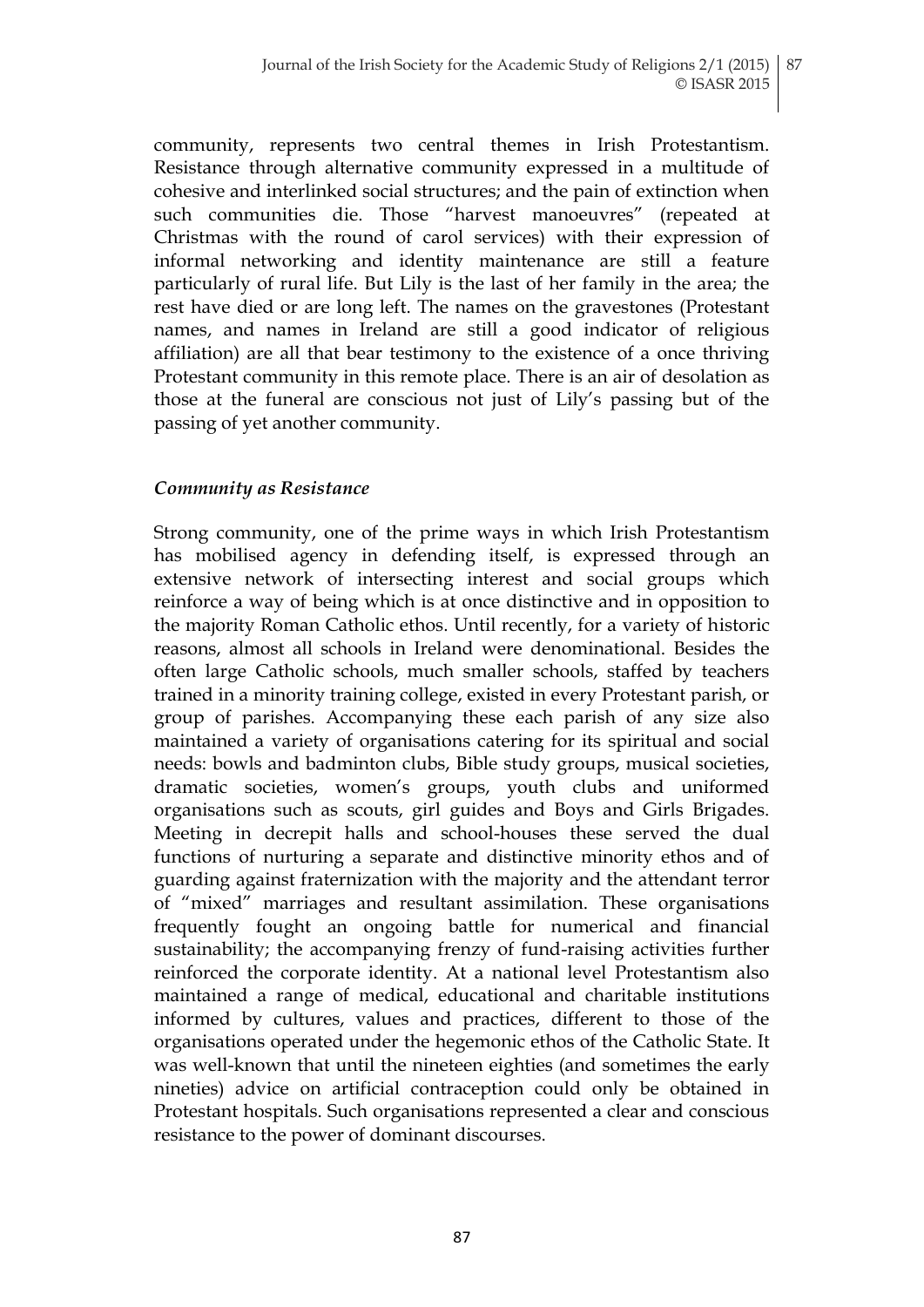# *Resistance as a Function of Power*

Foucault's conceptualisation disputes traditional definitions which see power as an unidirectional force which maintains or imposes simple domination. In his later work (1988) and most particularly in his interviews (1994) he insists that resistance is intimately bound up with power and entails a complex mutual interplay between the two: "…as soon as there is a power relation there is the possibility of resistance. We can never be ensnared by power: we can always modify its grip in determinate conditions and according to a precise strategy" (Foucault 1988, 123). Hence he assigns resistance a constitutive site within the designation of power and in doing so recognises the existence of a certain freedom to act within these relations. He is making this distinct argument in order to point to the possibility of change and to encourage the exercise of that particular potential. In establishing this argument Foucault (1988) is contending for the exercise of that very resistance; power is not totalising and hegemonic; within it there are possibilities for resistance, points of attack. This potential can take many forms; it can be escape, violence, strategy, refusal or ruse. In this sense "Power implies a mobile, variable interplay of the dominant discourse and resistances to it" (Foote and Frank, 1999, 172).

## *Power, Resistance and Tension*

Resistance is exercised in response to the very real consequences of discourse expressed at the very practical level of lived experience; "…they are structures of knowledge that influence systems of practices" (Chambon 1999, 57) and those practices impinge in significant ways, particularly on minorities, on those whom they marginalise. As Ryan argues such discourses have real effects for real people in real lives. Discourses "*shape* [emphasis in original] social relations and have actual effects on practice and identity. Discourses are real, with real effects. They are not just a reflection of reality; they have an objective reality" (2011, 3).

The relentless enforcement of the *Ne Temere* Decree, the wall-to-wall nature of the Catholic nationalist assumptive world, enshrined in legislation and potent in community life, have had very real effects on the Protestant minority. The forces which operate in the service of the power groupings of a society have very real consequences (Davies and Harré 1990). These include intermarriage, emigration and a resultant hemorrhage of Protestantism from vast tracts of the Irish countryside. The scene at the derelict Kilmacdonagh Church, the atmosphere of depression, and the sense of attending the obsequies of an entire community give potent testimony to this. But for Foucault, such resistance is not simple or straightforward; he describes it as struggle, sometimes more, sometimes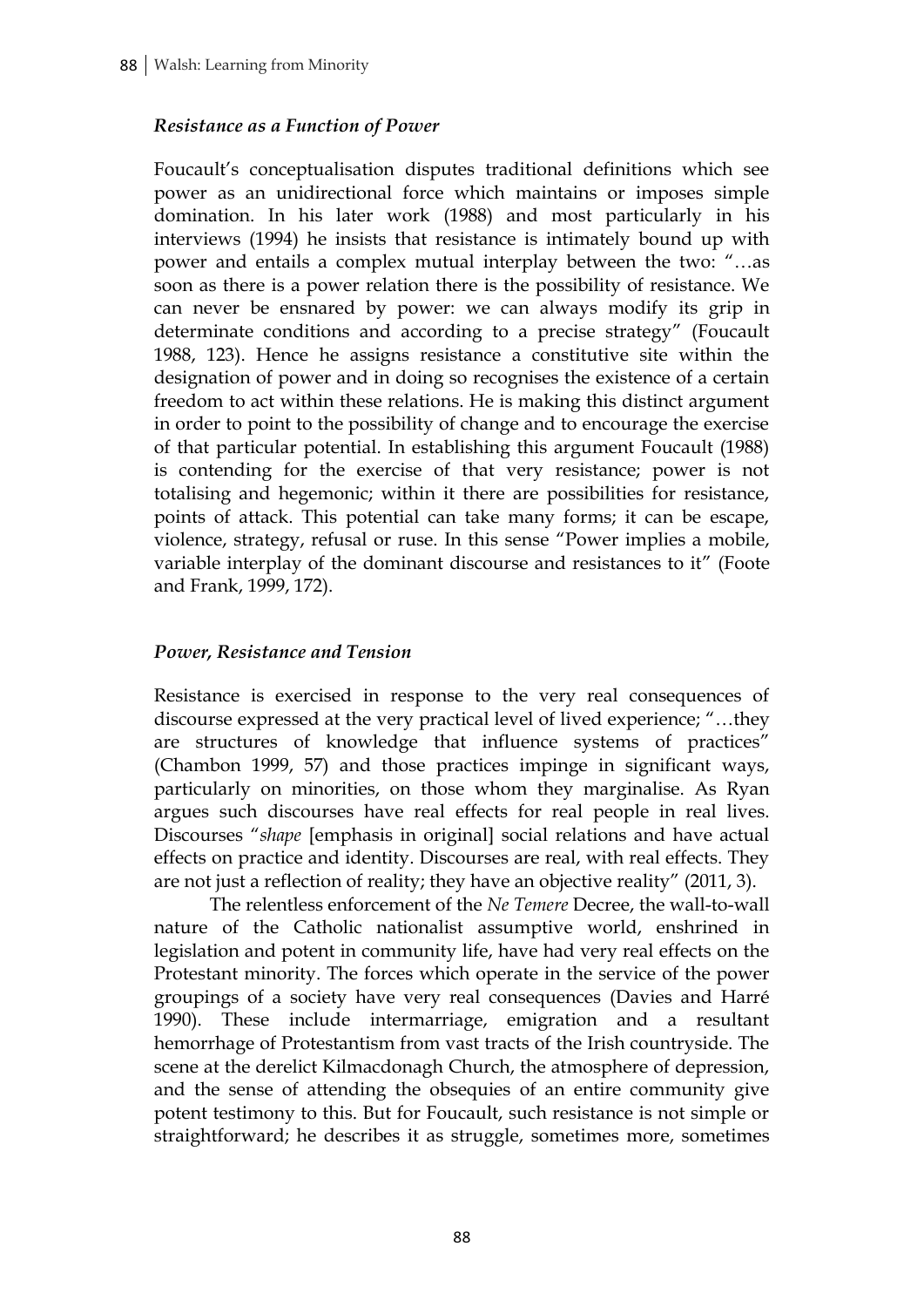less effective: "It is the reality of possible struggles that I wish to bring to light" (Foucault 1989). Forms of resistance may be effective or only partially effective; they may work or they may not. Tight and extensive community structure as resistance is held in constant tension with the failure, dissolution and death of Irish Protestant communities.

#### *Silence and Withdrawal as Resistance*

But Irish Protestantism has also used silence and withdrawal as forms of resistance. It learned not to protest lest speaking out should make things worse; but equally there are areas of Irish life from which it has largely withdrawn. Saying "no" is not always an effective strategy; where a group is rendered voiceless it is often not even possible. Doing "no", through silence or withdrawal, however, can constitute a strategic response. Foucault identifies liberation with resistance rather than revolution, the acting out of refusal at multiple points of power relations (Faith 1994, 53). While effective at one level, silence and withdrawal, like building cohesive community, have not always been totally effective or without cost. The scenes at Kilmacdonagh Church, and all that they imply, have been reenacted throughout the country. And yet few have ever spoken out against the influence of dominant discourses to which they bear testimony. The traditional reluctance of Protestants (with a few significant exceptions), to enter political life, and the investment of energies instead in building tight communities may have had benefits. These strategies however, also enabled the *status quo,* the cause of the religious minority"s marginalisation to remain largely unchallenged. Silence can also turn inwards becoming a way of being which disallows reflection and critique. The last story is a weaving together of two vignettes which, almost inadvertently, raise the issue of minority silence. It is autoethnographic and highlights a somewhat unexpected direction which silencing can take.

#### *Silence*

"You *cannot* use that…!" My wife"s fury was palpable. Startled I looked up. "That" was a piece I had been reading to her, to check for detail. It was a composite story describing the life - and the death at his own hand- of George, the last member of a Protestant community in an isolated area of the Irish Republic. The last of 16 generations of his family to scratch a living on their small farm, his story spoke of alcohol abuse, isolation, marginalisation and profound processes of othering. To his neighours he was a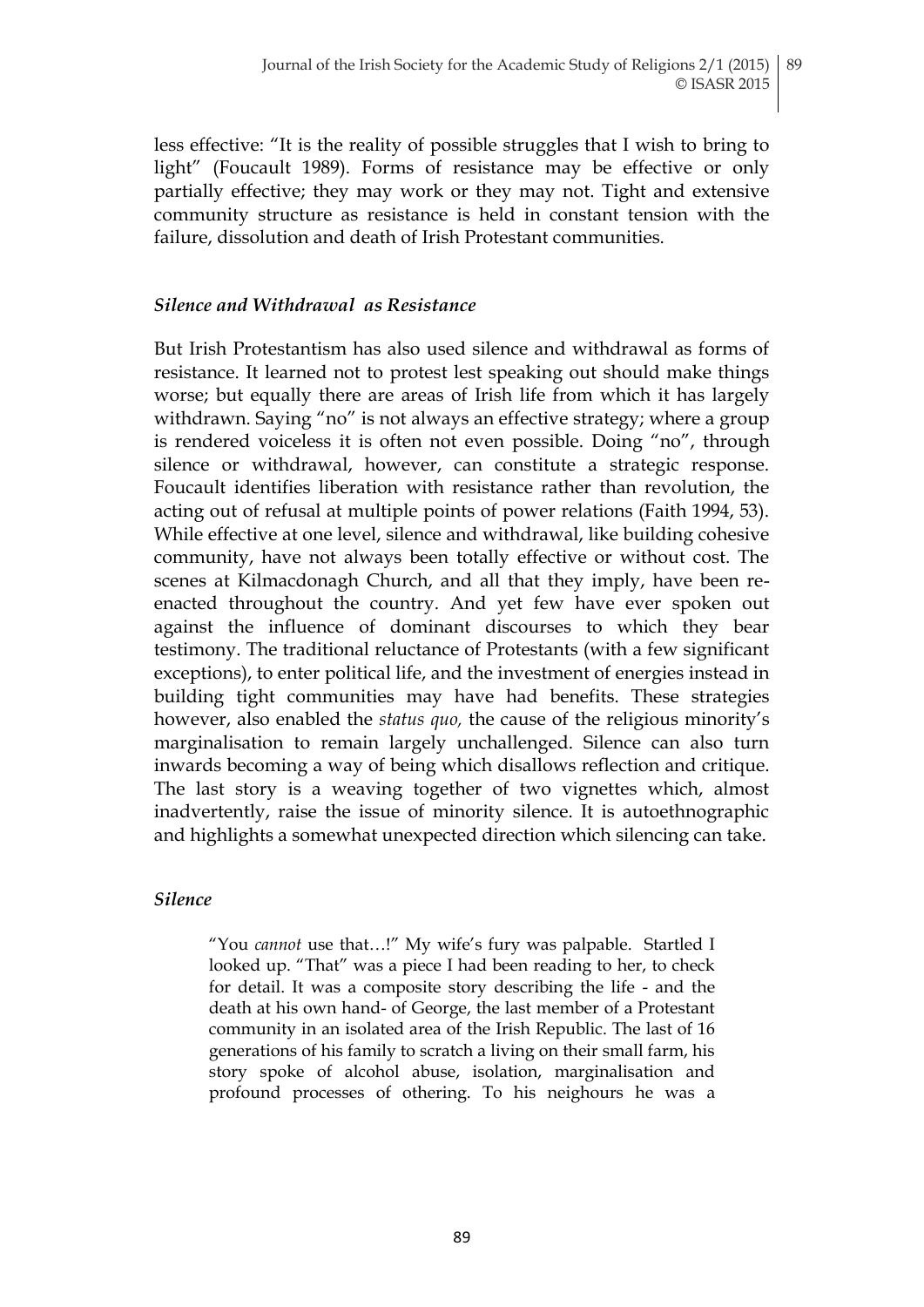$\overline{a}$ 

planter<sup>4</sup>; the incursor, with, in their words "No fucken' right here." "They're waitin' 'til I die to get the land back," had been his view of their attitude towards him.

"That story will rise trouble…we *never* talk about such things!" Generations of Heather"s Methodist antecedents, a minority within a minority, spoke through her horror. Her view resonated with Victor Griffin's family. The uncharacteristically outspoken Protestant leader and Dean of St Patricks Cathederal, Dublin, provoked horror in his family, when he publicly commented on such vexed topics as contraception, divorce, discrimination. "You"ll have us burned out" wailed his mother. And now: "We *never* talk about such things."

The spring sunshine shone down as we searched for a family grave in the remote churchyard. Surprisingly there were several other people there too, intent on similar searches, or on memorialising, on this May Bank Holiday Monday. We had chatted together in a desultory fashion as we pursued our searches. Sufficient information had been exchanged to identify ourselves as all part of the same tribe – in a few instances distantly related.

Suddenly, parting the grass, I came across a small gravestone. The names of two young men, with the same date of death in the 1920s were inscribed on it; the Pearson brothers. The information on the stone was minimal; just names, dates of birth and death. And the caption "Never forgotten". Nothing to indicate that they had been murdered by their neighbours, members of the IRA. Both shot in the groin they were left to bleed to death. Father and older brothers away at a Gospel meeting, their mother and sisters had been forced to watch but were prevented at gunpoint, from going to the boys" aid or comfort. Later the same day the family's dwelling house had been torched.

I looked up as two of the other visitors approached; both middle aged women, sisters I suspected by their similar features and colouring. We"d spoken earlier.

"Ah" said one, "The Pearson lads." There was a long pause.

Then: "Sure they were related to us. Their mammy was a cousin of Grandma"s." Another pause. "Of course we never talk about it." Nodding, I felt speechless before all that was left unsaid.

My wife"s words came back powerfully: "We never talk even among ourselves - about those things." Somehow external silence, a concern to keep heads down, not to rock the boat seems to have been extended, internalized. "We never talk about those things."

<sup>4</sup> "Planters" was (and in some cases remains) a highly pejorative term applied to Protestants, particularly in rural Ireland. It relates to the historic colonising practice (particularly in the  $16<sup>th</sup>$  and  $17<sup>th</sup>$  centuries) of displacing native Irish owners and gifting (hence 'planting') their land with English settlers loyal to the Crown.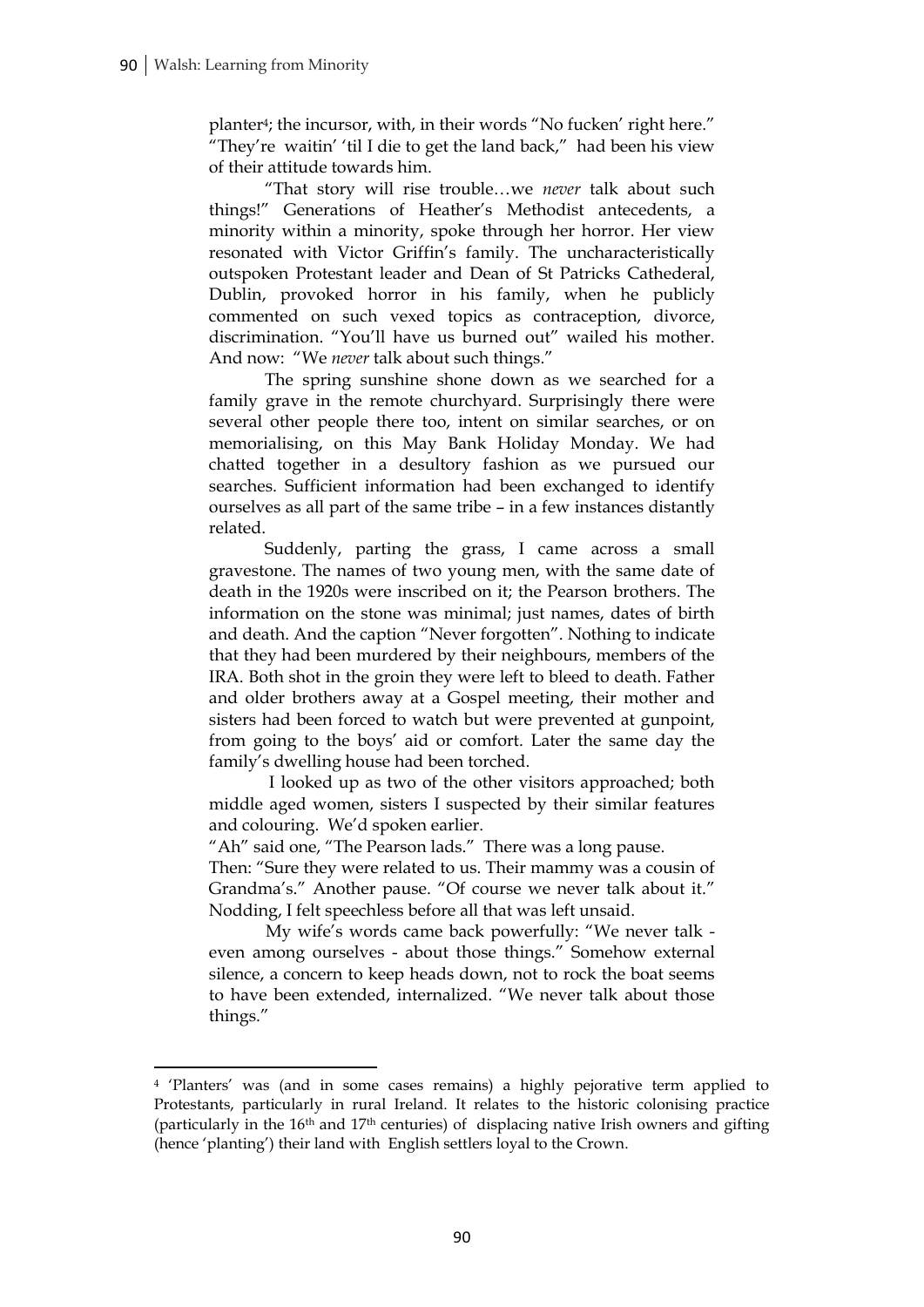#### *Silence as Defence*

In previous generations voicelessness was a response to the hegemonic discourses of the emergent Irish State. It was a defence mechanism employed in order to safeguard a minority, who already felt themselves to be in a vulnerable and exposed situation. It was seen as the price of being allowed to remain in Ireland and to live in peace. Silence allowed them to pass beneath the dominant national radar; it cloaked their differences but also allowed those differences to exist and was felt to be a timely and effective strategy for survival.

But over time this silence also seems to have taken on another purpose. Protestants rarely spoke about the difficulties of the situation in which they found themselves, even within the security of their own community. I knew that from the members of my own family of origin who had been members of the traditional Irish religious minority. It is often much easier and more comfortable to live with denial than with a continuous engagement with unpleasant reality. And in this light it is interesting to note that virtually all the revisionist historians who have begun to comment on the negative experiences of the Protestant minority in Ireland, are either from a Catholic cultural background, are Irish Protestants now domiciled outside the country, or are not Irish at all.

Paulo Freire emphasises the significance of the telling and sharing of community stories as a tool for self-understanding, transformation and change. Etherington argues that "When we use our own stories, or those of others for research we give testimony to what we have witnessed and that testimony creates a "voice" where there was previously silence and occlusion" (2004, 9). A reluctance, or ultimately an inability to tell its own stories renders a community unable to reflect in any real sense on its history, its own identity - and more particularly on its own experiences of resilience and agency. In turn this restricts its ability to understand its place within, and possible value to, a wider society. Learning to deal with marginal positioning creates particular resiliencies and strengths which become part of such a group"s social capital. A conscious awareness of these contribute to a minority"s sense of self worth and ultimately to its ability to strategically position itself positively within the wider society. An alertness to the lessons learned through dealing with peripherality can also constitute a repository of valuable information for other minority groupings in dealing with marginal positionings.

## *Conclusion*

The various modes in which majorities exercise power is always an issue for minorities; power impinges in very real ways not just on lived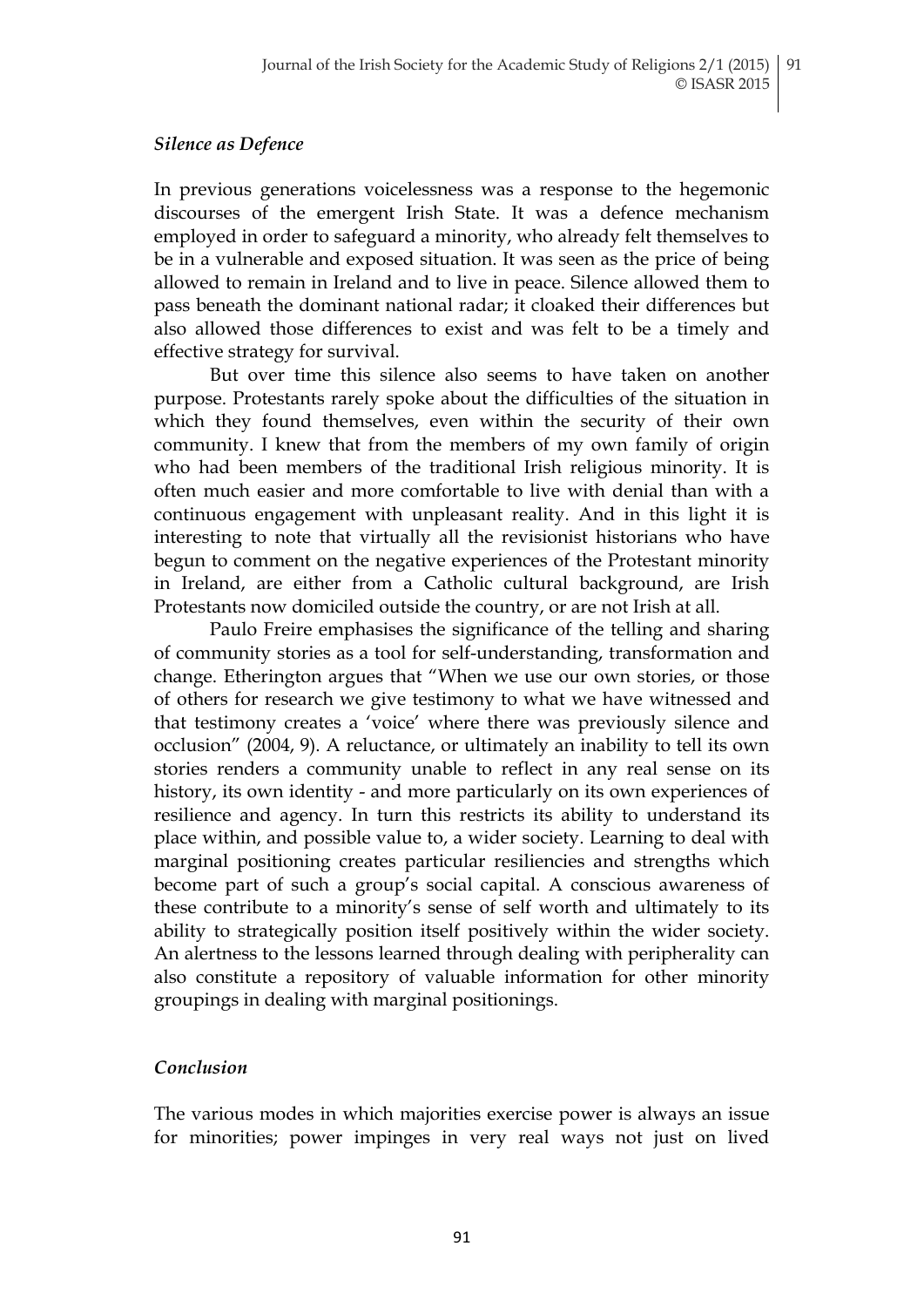experience but also on feelings and identity. Resistance to such exercises of power takes various forms. Irish Protestantism has survived, despite its chilly reception in the independent Irish State. An exploration of some facets of its experiences alerts us to a number of dynamics of relevance to the study of minorities in general:

- Gaining an understanding of exactly *how* the power discourses of a particular society (or majority) impinge on the life and ways of being of a particular minority is an important factor in developing an understanding of the identity of any minority group.
- Various forms of resistance are a concomitant reaction to any exercise of power. Understanding the modes through which a minority grouping effects resistance to the majority discourses becomes significant in gaining an awareness of how a particular grouping identifies itself.
- A strong sense of community has been crucial in allowing the Irish Protestant community to survive; this has also arguably allowed it to ameliorate, or deny, an awareness of the very real possibilities of extinction. This alerts us to what may be the significance of denial as a defence mechanism in allowing minorities to survive in less than favourable contexts.
- A reluctance to challenge the majority status quo appears to have served well in contributing to Irish Protestantism's survival. It was however accompanied by an internal process of silencing which tended to stifle internal debate, discussion and critical reflection relating to the community's identity and to its positioning within Irish society. This invites attention to how certain forms of resistance may have unwelcome, unexpected or unwonted sequelae. A study of such areas may be an important focus of consideration, shedding light on particular charecteristics of the life experience of a minority.

In concluding it is important to note how a research inquiry which presents and explores narratives of life experience, of both research participants *and* of the researcher, can create an entrée to a particularity of experience and to aspects of minority domains which would otherwise be difficult to access. Such exercises can offer rich and nuanced perspectives on a specific world as well as expanding the conceptual frames of reference which we bring to bear in exploring minority experience in general.